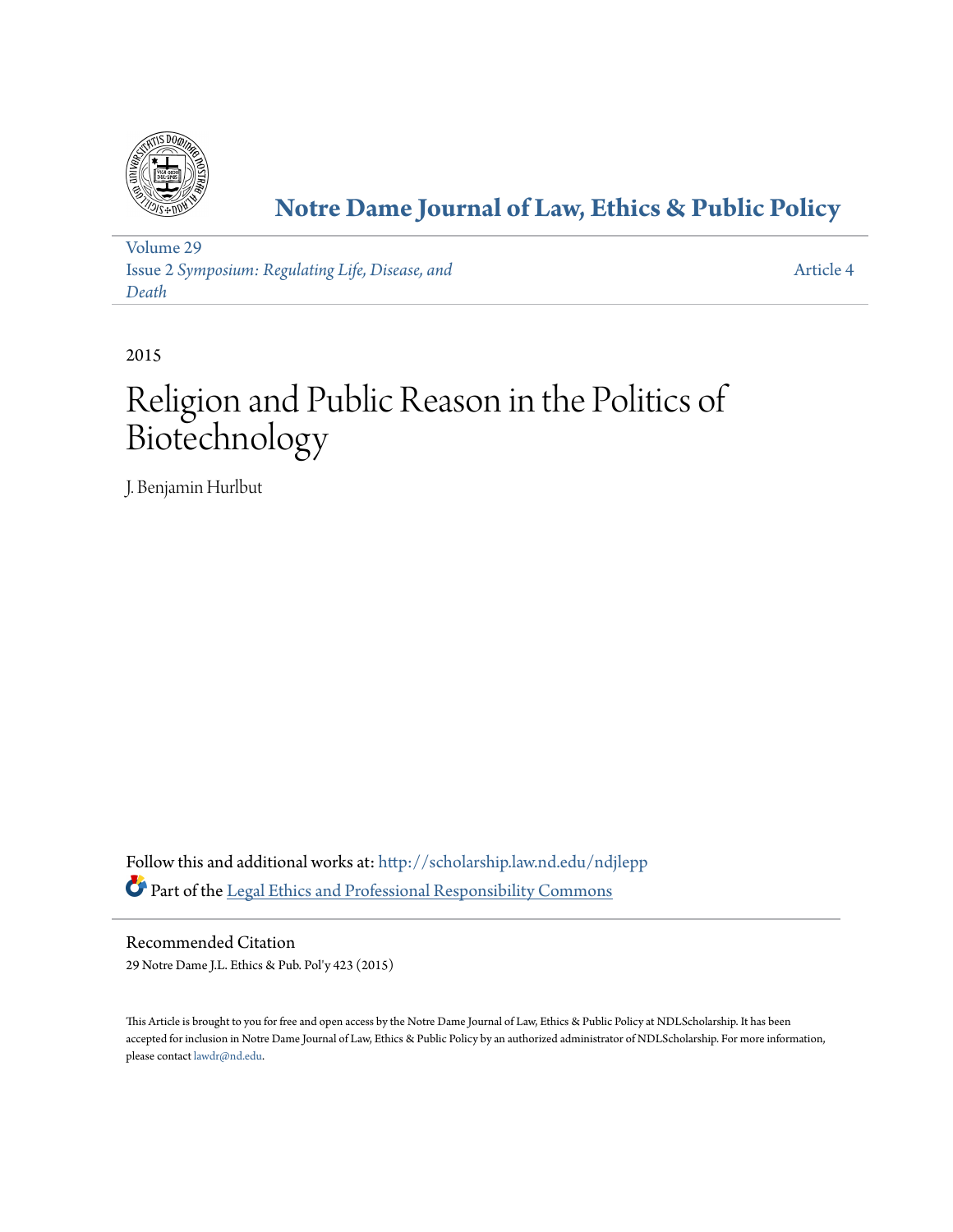# Religion and Public Reason in the Politics of Biotechnology

## **Cover Page Footnote**

\* J. Benjamin Hurlbut, Ph.D. is assistant professor in the School of Life Sciences at Arizona State University. Trained in Science and Technology Studies, his research examines the changing relationships between science, politics and law in the governance of biomedical research and innovation in the 20th and 21st centuries. He holds a Ph.D. in the History of Science from Harvard University.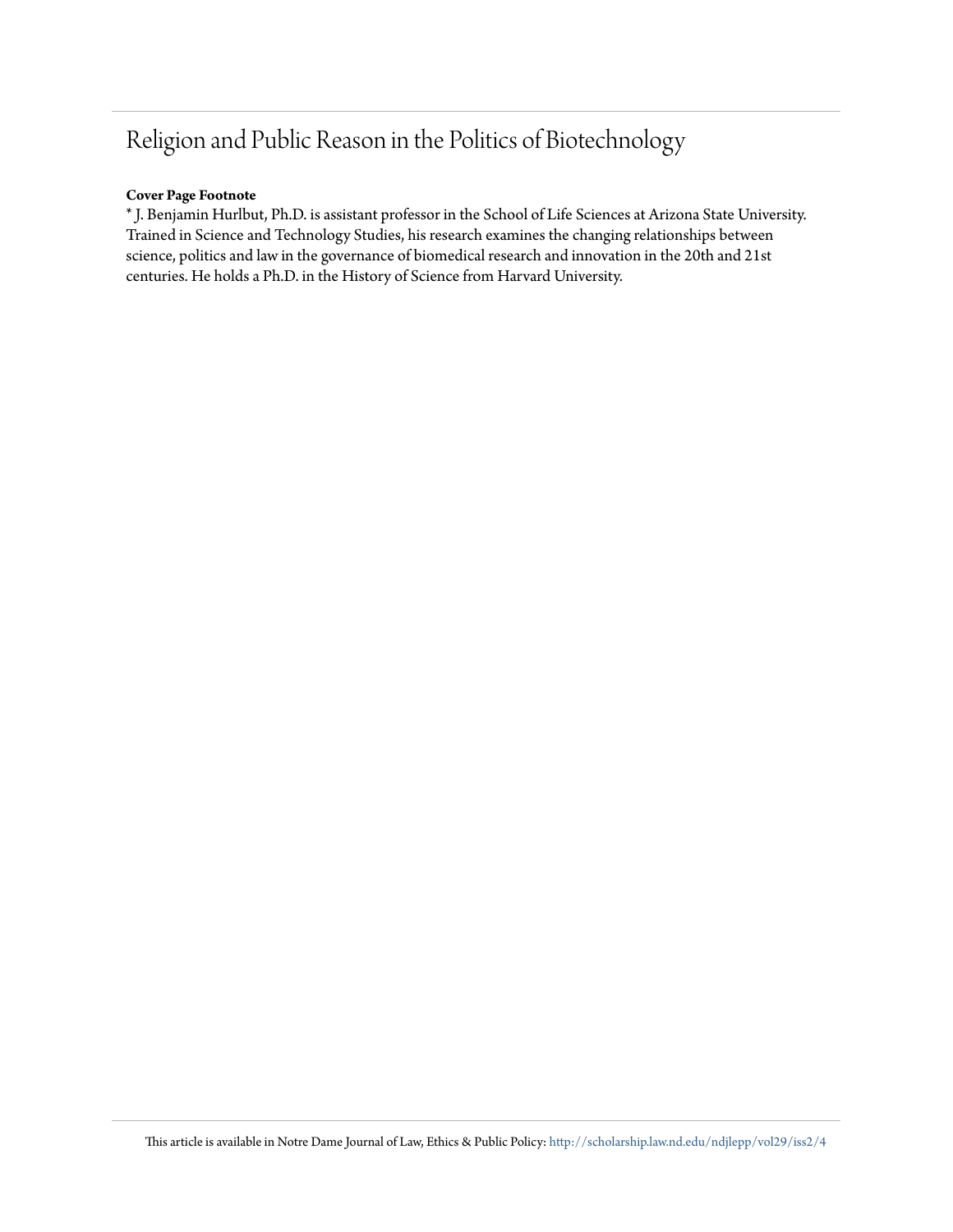# **RELIGION AND PUBLIC REASON IN THE POLITICS OF BIOTECHNOLOGY**

J. BENJAMIN HURLBUT\*

#### ABSTRACT

*Questions about the relevance of religious views to public policy have been central in debates over the governance of biotechnology since the 1960s. This article offers an empirical analysis of moments of deliberative politics surrounding human embryo research, primarily within public bioethics bodies. I examine how these bodies have used the idea of public reason as developed in deliberative democratic theory to differentiate between secular and religious reasons. I argue that scientific authority is made to play a powerful, but largely unacknowledged role in constructing these categories by contributing to definitions of the range of "reasonable" pluralism. I show that notions of right (scientific) knowledge are coproduced with ideas of how public discourse can be disciplined to comport with an ideal of public reason. I argue that scientific authority powerfully shapes the contours of public deliberation in ways that are highly consequential for notions of democratic legitimacy, but are systematically unrecognized by political theorists.* 

### **INTRODUCTION**

As the biosciences have generated new capacities for knowing and intervening in life, they have also come to figure progressively more centrally on the question of the right relationship between the state, with its responsibility to protect life, and the authority of democratic society to declare what forms of life are right, desirable, and good. As biotechnology comes to touch upon the deepest dimensions of human life, muddying boundaries between life and non-life, human and non-human, it has also challenged the moral and political self-understandings that undergird democratic institutions. Questions about the place of religious views in public deliberation and policymaking have been central in debates over the governance of biotechnology since the 1960s. For constitutional democracies that treat freedom of religion as fundamental to individual liberty and human dignity, the relevance of

<sup>\*</sup> J. Benjamin Hurlbut, Ph.D. is assistant professor in the School of Life Sciences at Arizona State University. Trained in Science and Technology Studies, his research examines the changing relationships between science, politics and law in the governance of biomedical research and innovation in the 20th and 21st centuries. He holds a Ph.D. in the History of Science from Harvard University.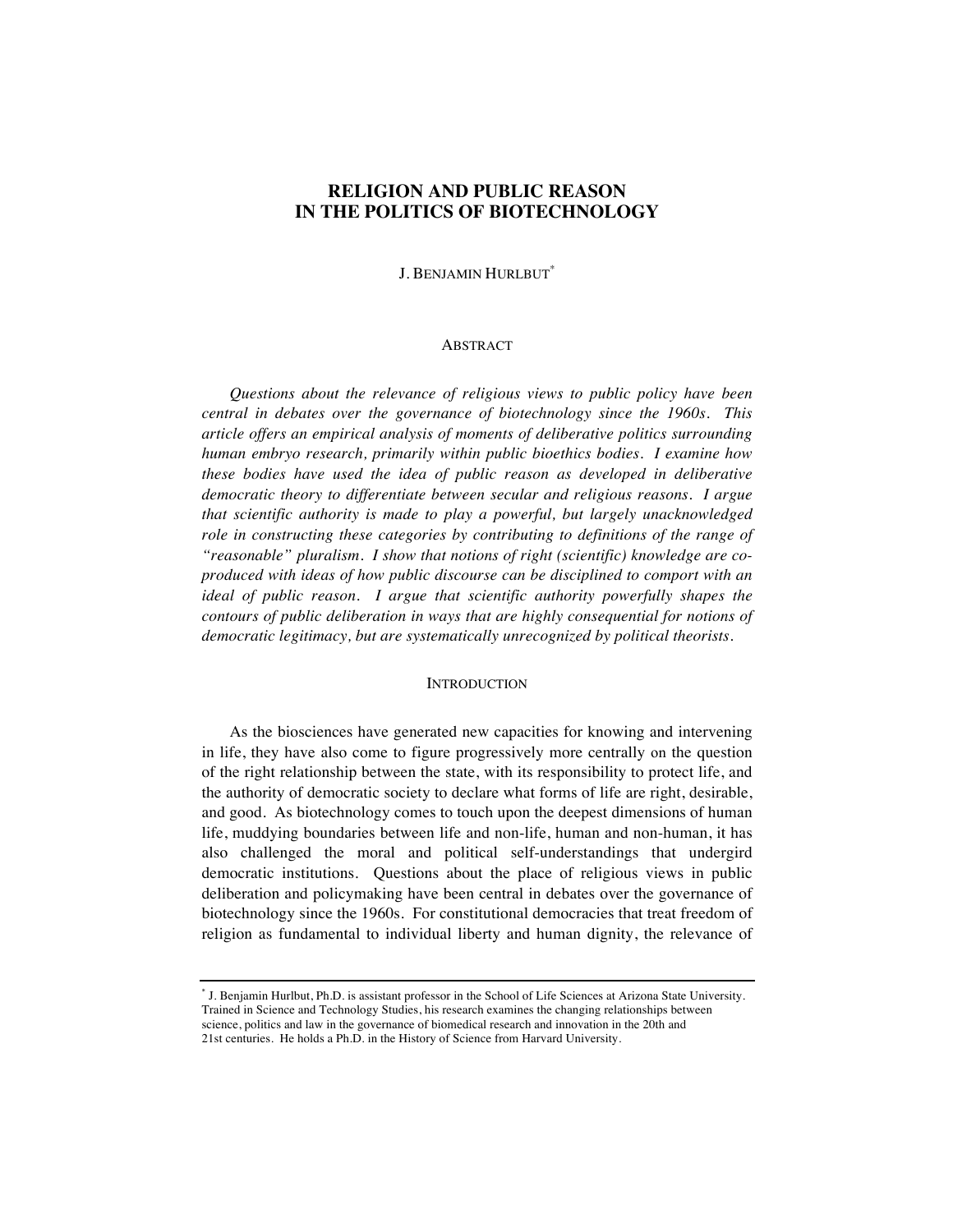deeply held moral and religious views for democratic approaches to protecting the integrity of life in its most fundamental dimensions poses a profound challenge.

In this Article, I explore how this challenge has been approached by offering an empirical analysis of several moments of deliberative politics surrounding biotechnology. In particular, I examine discussions of the ethics of human embryo research, primarily within public bioethics bodies. I focus upon how these bodies have approached the question of what sorts of moral views can be appropriately brought to bear in processes of collective reflection and policymaking.

Public bioethics bodies are an important element in the repertoire that states have developed to address challenges of governance in the biosciences.<sup>1</sup> In the US context, these bodies have been charged with the task of deliberating about morally and technically complex questions on behalf of the wider public, with the dual aim of guiding wider public debate and offering advice to policymakers. As apparatuses of the state that assume responsibilities on behalf of the public, these bodies face a basic problem of representation: how the few can legitimately claim to stand in for the many. The problem is particularly acute for public bioethics bodies. Members of these bodies are appointed, not elected, and they have often been criticized as inadequately representing the plurality of moral perspectives present in the wider polity. Because these bodies are not constructed on a stakeholder model, they cannot claim to represent all relevant interests. Nor can they straightforwardly claim the mantel of expert advisors in the sense of having specialized knowledge not otherwise available to the public as, for instance, a science advisory panel to the Environmental Protection Agency would.<sup>2</sup> Rather, they are made responsible for performing the forms of moral sense-making and collective judgment that are the stuff of democracy itself.

In what follows, I examine how several bodies sought to legitimate their claim to stand in for the public.<sup>3</sup> I demonstrate that they drew upon two primary resources. First, rather than claiming to represent the public, they claimed to represent public reason. They claimed the competency to engage in the forms of reasoning that democracy demands, but which the politics of the public square could not deliver. Second, they drew upon scientific authority to designate the forms of disagreement and the range of reasons that are appropriately public, as opposed to the nonpublic reasons that belong to the domain of private (moral and religious) belief. In this analysis, I focus in particular upon two public bioethics bodies that mobilized ideas from deliberative democratic theory to define the

<sup>&</sup>lt;sup>1</sup> SHEILA JASANOFF, DESIGNS ON NATURE: SCIENCE AND DEMOCRACY IN EUROPE AND THE UNITED STATES (2005).

<sup>&</sup>lt;sup>2</sup> Joshua Cohen, *Democracy and Liberty*, *in* DELIBERATIVE DEMOCRACY 185, 186 (Jon Elster ed., 1998). The ambiguous role of public bioethics is underscored by the fact that representation in regulatory science is itself a complex matter. *Cf.* SHEILA JASANOFF, THE FIFTH BRANCH: SCIENCE ADVISERS AS POLICYMAKERS (1998).

 $3$  My analysis is based on an extensive study of the debates over human embryo research. I conducted an extensive documentary analysis, including analyzing the full transcripts of all of the meetings of the bioethics bodies, publications produced by the bodies and by individual members, as well as transcripts of congressional and other public hearings, other published materials, government documents, public media reports, and much more. I also conducted several dozen interviews with central figures in these debates, including a number of individuals who served as members of these bodies or on their staff.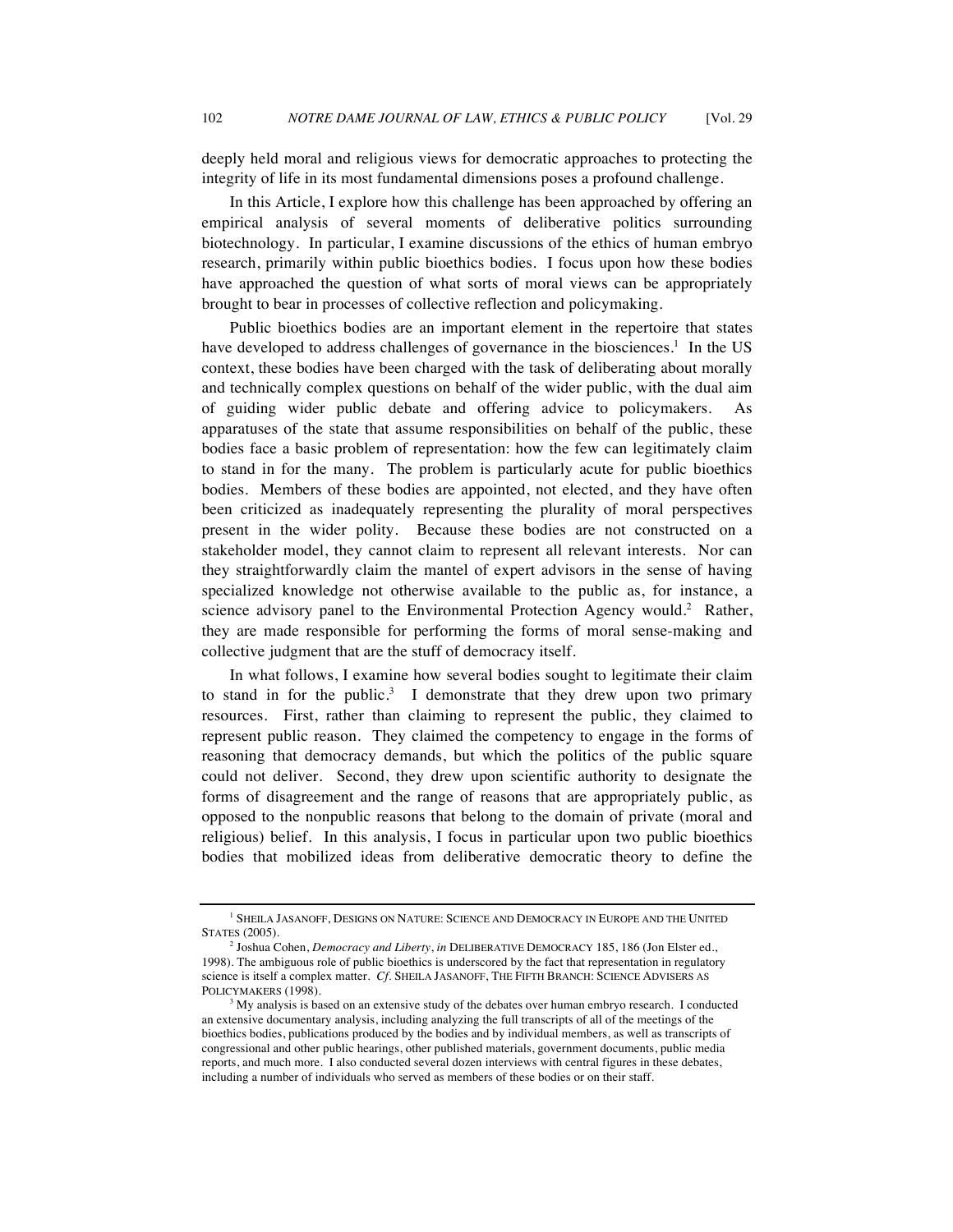parameters of legitimately democratic deliberation. One of my aims is to examine how these ideas function "in the wild" when deployed as regulative concepts to discipline political discourse into public reason. I show that in constructing ideas of public reason, they relied upon the epistemic authority of science, and in particular the uncritical presumption in American political culture that knowledge stands outside of politics. I show that scientific judgments were placed in asymmetrical relation with public concerns, with the former placing constraints upon the latter. At the same time, this dynamic was occluded by an idealized construction of democratic deliberation that at once relies upon the authority of science to be reasonable, and denies that science is inside the fold of politics. Put differently, to produce conditions of apparently "free public reasoning among equals,"4 scientific authority was empowered to define the limits of public reason, and thus to declare the conditions under which deliberation is free and participants equal. Behind this was an imaginary, powerful in American political culture, that there is an asymmetry between science and politics. Science is univocal whereas politics is fragmented; science's reasons are universal, whereas democracy is burdened with the fact of pluralism. Within this imaginary, science enjoys a privileged position in distinguishing between the reasonable and the unreasonable, particularly between (secular) public reasons and (religious) nonpublic ones. Science is seen as supplying notions of what is common, and thus what should be held to be common among those abiding by the norms of public reason.

Importantly, the controversial issue in this case, human embryo research, was a site of "ontological politics," where ontological and normative dimensions of a biological entity or phenomenon are simultaneously contested, and ethical concepts are subject to processes of ontological clarification, and vice versa.<sup>5</sup> (Arguably, most "ethical" problems in the biosciences fit this description.) In moments of ontological politics, distinctions between scientific and ethical questions, between what are matters of fact and what are issues of values, are therefore neither selfevident nor given in advance. Rather, when issues are clarified or disagreement is settled, these distinctions are consequences, rather than causes of these processes.

One of the foundational observations in the sociology of scientific knowledge is that facts do not settle controversy, but controversy settles facts. That is, the stabilization of epistemic claims is arrived at through social processes that are not themselves explained by reference to the veracity of the epistemic claims they produce. David Bloor's principle of symmetry elevated this insight to a rule of method: social analysis of knowledge-making should treat the production of claims that are held to be true (i.e., credible) and those that are to be false (i.e., incredible) symmetrically.<sup>6</sup> With the concept of coproduction, Sheila Jasanoff has applied this principle beyond narrow arenas of technical practice to interrogate the mutual constitution of knowledge and norms—of epistemic and normative configurations

<sup>4</sup> Cohen, *supra* note 2, at 186.

<sup>&</sup>lt;sup>5</sup> REFRAMING RIGHTS: BIOCONSTITUTIONALISM IN THE GENETIC AGE 293-94 (Sheila Jasanoff ed.,

<sup>2011).&</sup>lt;br><sup>6</sup> DAVID BLOOR, KNOWLEDGE AND SOCIAL IMAGERY (1st ed. 1976); *see also* BRUNO LATOUR, SCIENCE IN ACTION: HOW TO FOLLOW SCIENTISTS AND ENGINEERS THROUGH SOCIETY (1987).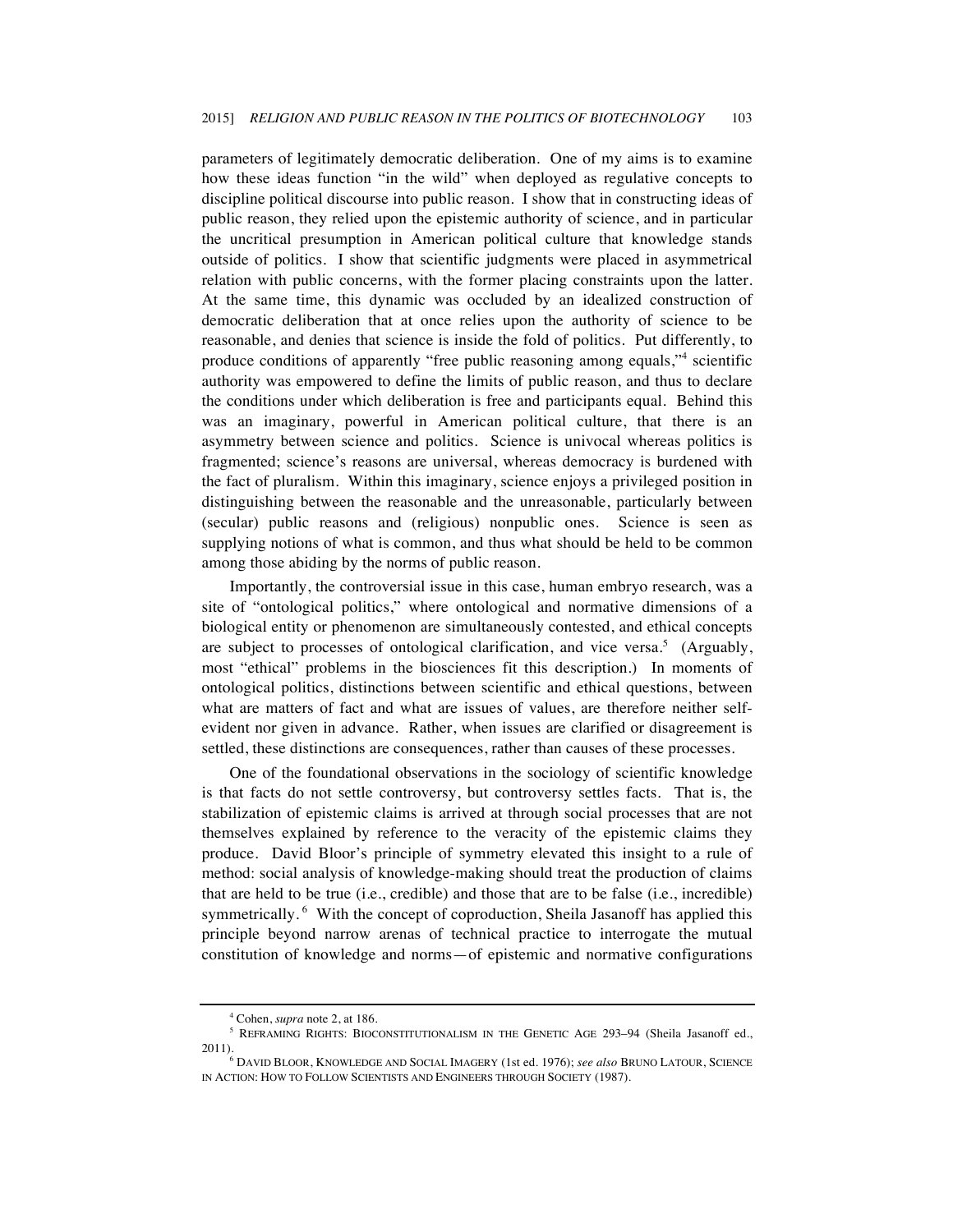of rightness—at the nexus of science and politics.<sup>7</sup> Here I am building upon this scholarship to analyze the coproduction of constructions of science and democracy as the respective institutional custodians of facts and values, and in particular, the ways science is drawn upon to construct a public/private distinction by marking particular kinds of reasons as religious.

The demarcations between facts and values, scientific claims and moral judgments, premises held in common and personal (religious) beliefs are not given in advance. Notions of the secular and the religious are deployed to construct the boundaries of acceptable public reason. I show that notions of knowledge, and thus of scientific authority, are coproduced with ideas of public reason. Science is used to mark certain reasons as falling into the category of "the religious," and thus out of the category of acceptable public reasons. I trace three primary moves whereby bioethics bodies have deployed science to define ethical problems and delineate the scope of public reasoning: first, by intervening in moments of ontological politics by making ontological declarations that delimit the scope of (reasonable) ethical deliberation; second, by serving as exemplar of the kind of reasoning appropriate to public deliberation; and third, by defining the limits of reasonable moral concern by declaring the (im)plausibility of possible futures.

In the first section of the article, I briefly discuss the dimensions of deliberative democratic theory that are relevant to my analysis. In the second section, I explain my rationale for taking bioethics as a locus of empirical study. In the third section, I contextualize the cases by offering a brief history of the debates surrounding human embryo research, including a brief discussion of one bioethics body. In the fourth and fifth sections, I discuss the two cases that are the main focus of my analysis. The final section concludes the article.

I.

The question of what sorts of moral views can be appropriately brought to bear in processes of collective reflection and policymaking, and thus what sorts of reasoning are appropriate to public deliberation, is a longstanding problem in democratic theory. Never a simple problem, it is rendered all the more challenging given that the new biotechnologies touch upon fundamental dimensions of human life where the ethical stakes are not easily dissociated from profoundly personal, religious, and moral commitments. Yet on its surface, this challenge is a familiar one, since the ways in which the private moral lives of citizens should or should not figure in the collective lives of democratic societies is a well-worn problem in liberal theory. This is the perennial problem of the place of moral and religious views in the public discourse of secular societies that have made a dual commitment to protecting the prerogative of citizens to hold such views, and to preventing public institutions from privileging any one view over others.

<sup>7</sup> Sheila Jasanoff, *The Idiom of Co-Production*, *in* STATES OF KNOWLEDGE: THE CO-PRODUCTION OF SCIENCE AND THE SOCIAL ORDER 1 (Sheila Jasanoff ed., 2004); *see also* SHEILA JASANOFF, SCIENCE AND PUBLIC REASON (2012).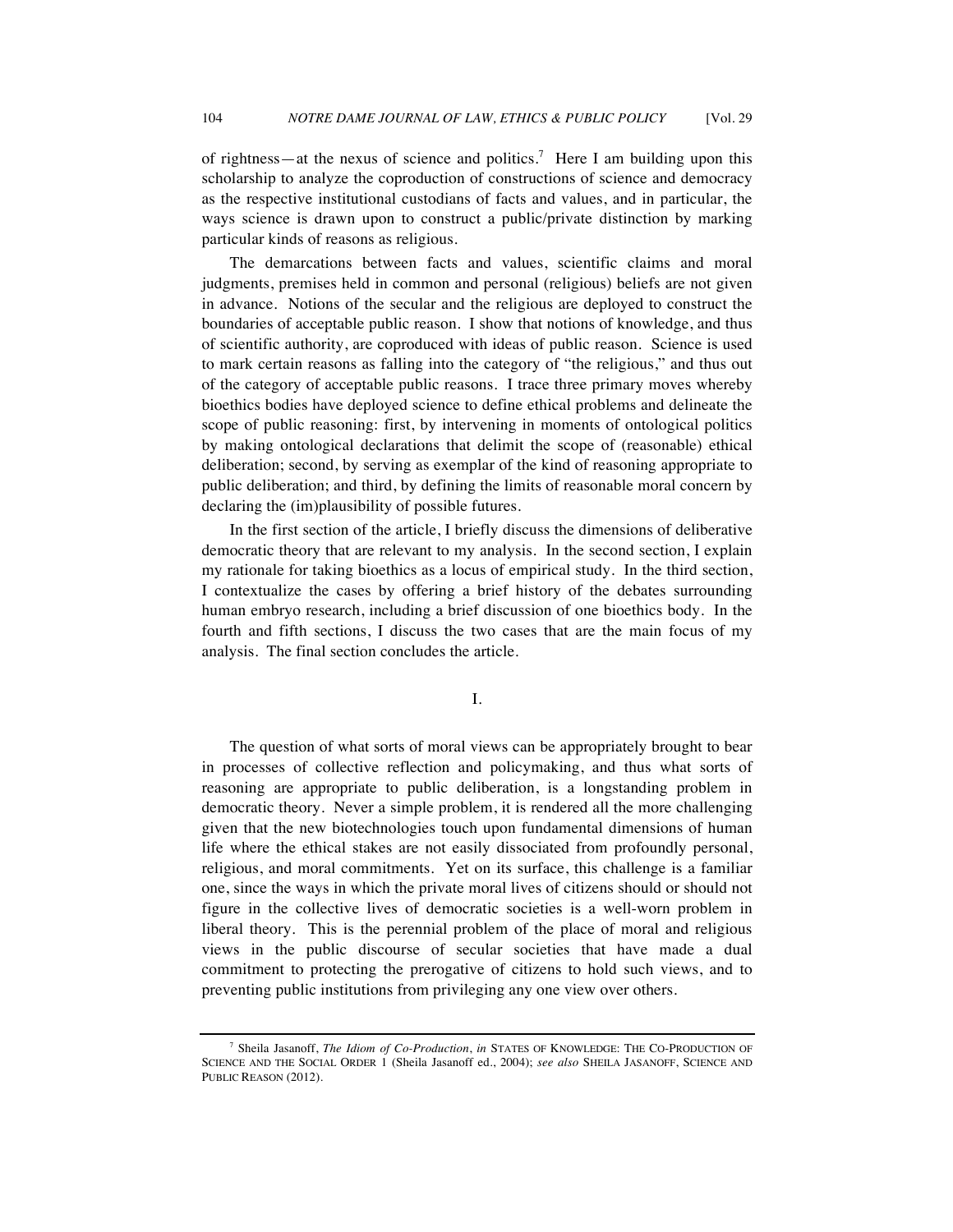This issue has figured centrally in lines of deliberative democratic theory that trace their genealogies back to the work of John Rawls. Here, I offer an (extremely incomplete) sketch of some of the basic concepts and approaches relevant to my analysis that theorists of deliberative democracy have developed. This sketch is not, and is not intended to be, comprehensive. As a synopsis of ideas, it is incomplete and bound to be untrue to the careful philosophical work of scholars in this area. However, my intention is not to engage with this theoretical work on its own turf, but rather to examine the social life of these ideas as they are integrated into spaces of practice. I understand these ideas as already embedded in a particular political culture and associated imaginaries. They give articulation to an imagination of the right ordering of things that is already around in culture, but which through theoretical codification is rendered more powerful in shaping thought and practice.

Deliberative democratic theorists in the Rawlsian tradition note the "fact of reasonable pluralism," that plural, irreconcilable "comprehensive doctrines" are inevitably held by members of a political community. This poses a challenge for collective political judgment, particularly where the aspiration is to arrive at political positions that neither merely aggregate individual preferences nor are simply majoritarian. Deliberative democrats in the Rawlsian tradition see significant limitations in aggregative democracy. It supplies a weak foundation for political legitimacy. Deliberation offers a superior solution.

"According to a *deliberative* conception, a decision is collective just in case it emerges from arrangements of binding collective choice that establish conditions of *free public reasoning among equals who are governed by the decisions*."<sup>8</sup> Thus, the idea of deliberative democracy is "to tie the exercise of power to conditions of public reasoning  $\left[ \ldots \right]$ .

The idea of public reason is an attempt to locate political legitimacy in deliberation without running afoul of the fact of reasonable pluralism. To radically over-simplify, Rawls' idea of public reason requires that citizens provide justifications that all other citizens will find reasonable "by appealing to beliefs, grounds, and political values it is reasonable for others also to acknowledge," even if they disagree with those reasons.<sup>10</sup> Under ideal conditions, everyone will be convinced by the best reasons. But in the real world people will disagree, so everyone must use reasons that seem at least reasonable to everyone else, if not convincing. This is the principle of reciprocity. It requires that "[w]hen citizens make moral claims in a deliberative democracy, they appeal to reasons or principles that can be shared by fellow citizens  $\dots$ ."<sup>11</sup> Nonpublic reasons are inappropriate to public reasoning because they do not comport with shared conceptions of reasonableness:

[S]hared guidelines for inquiry and methods of reasoning make that

<sup>8</sup> Cohen, *supra* note 2, at 186 (emphasis in original).

 $^9$   $\mathit{Id}.$ 

<sup>&</sup>lt;sup>10</sup> JOHN RAWLS, JUSTICE AS FAIRNESS: A RESTATEMENT 27 (Erin Kelly ed., 2001).

<sup>&</sup>lt;sup>11</sup> AMY GUTMANN & DENNIS THOMPSON, DEMOCRACY AND DISAGREEMENT 55 (1996).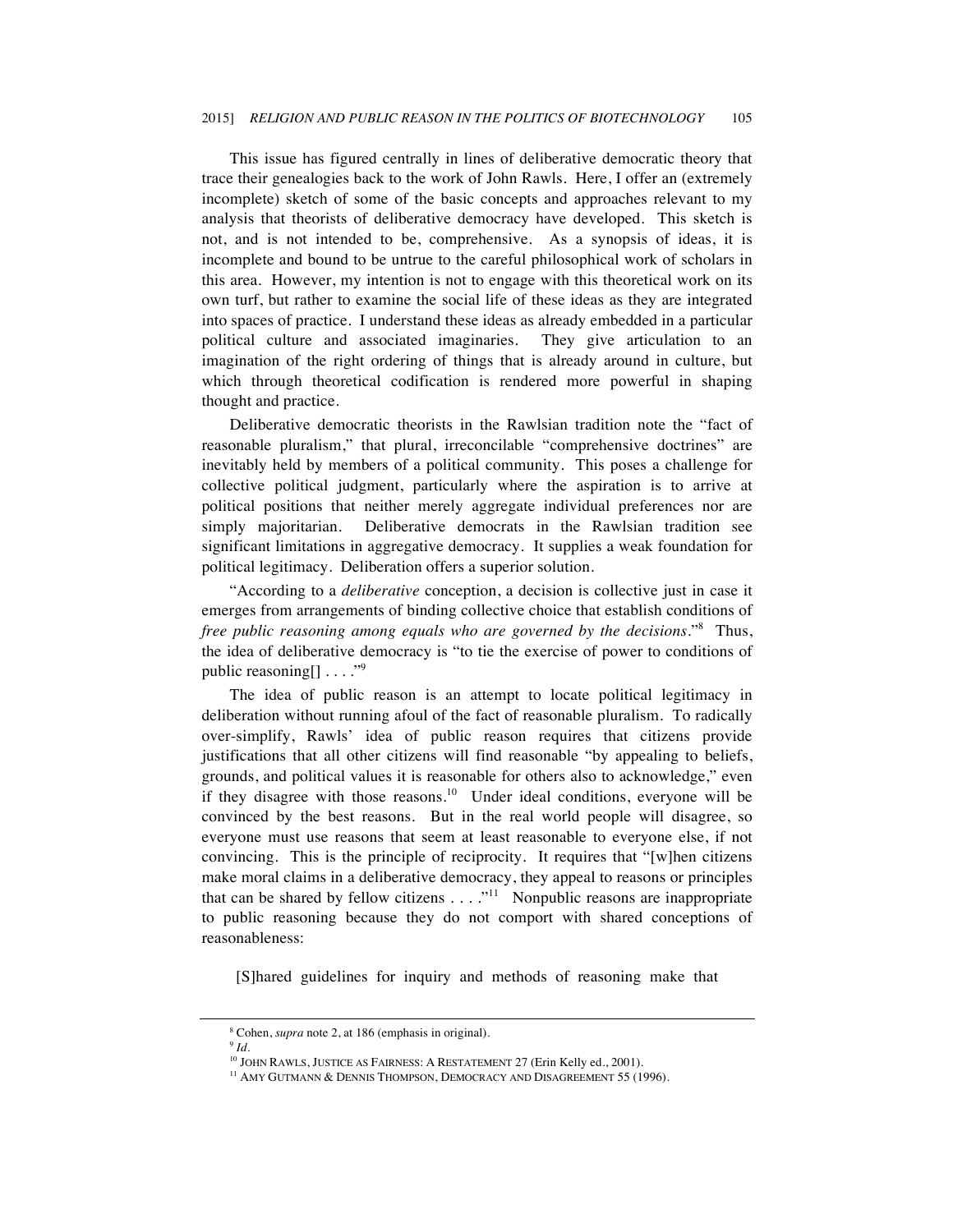reason public, while freedom of speech and thought in a constitutional regime make that reason free. By contrast, nonpublic reason is the reason appropriate to individuals and associations within society: it guides how they quite properly deliberate in making their personal and associational decisions.12

Rawls positions public reason as a constitutional essential. A stable constitutional regime "should specify not only a shared but if possible a clear basis of public reason, and one that can publicly be seen to be sufficiently reliable in its own terms."13 Political values, particularly those that touch upon constitutional essentials, must conform to the requirements of public reason which "bar theological and other comprehensive doctrines from deciding the case."<sup>14</sup> Thus, public reason is a regulative concept. It is a duty of citizenship that participants in a political community offer public reasons when engaged in political deliberation. Public reason, in effect, defines the terms of participation. In theory, it is a normative prerequisite for enacting deliberative democracy in practice. In practice, however, it plays a disciplinary function in delimiting the rules of participation in a political community. On some level, this is an intended feature of the idea. It is meant to shape the practices of a political culture in such a way that that political culture incorporates those practices as norms. Indeed, it is intended to play a kind of pedagogical role in shaping members of the political community. In limiting the kinds of reasons that can be given in political deliberation, "public reasoning itself can help to reduce the diversity of politically relevant preferences because such preferences are shaped and even formed in the process of public reasoning itself."15

My primary concern in this article is the relationship between scientific authority and normative constructions of public reason that play a regulative function in practices of governance. Knowledge occupies a profound but neglected role in shaping public reason. Later I demonstrate this through empirical analysis. But it is worth observing the constitutive (even constitutional) role that scientific authority plays in Rawls' conception of public reason:

Faced with the fact of reasonable pluralism, and granted that, on matters of constitutional essentials, basic institutions and public policies should be justifiable to all citizens (as the liberal principle of legitimacy requires), we allow the parties the general beliefs and forms of reasoning found in common sense, and the methods and conclusions of science, when not controversial. . . . So we say the parties have that kind of general knowledge and they use those ways of reasoning. This excludes comprehensive religious and philosophical doctrines (the whole truth as it were) from being specified as public reasons.<sup>16</sup>

<sup>12</sup> RAWLS, *supra* note 10, at 92.

<sup>13</sup> *Id.* at 116.

<sup>14</sup> *Id.* at 117.

<sup>&</sup>lt;sup>15</sup> Cohen, *supra* note 2, at 199 (emphasis omitted).

<sup>16</sup> RAWLS, *supra* note 10, at 89–90.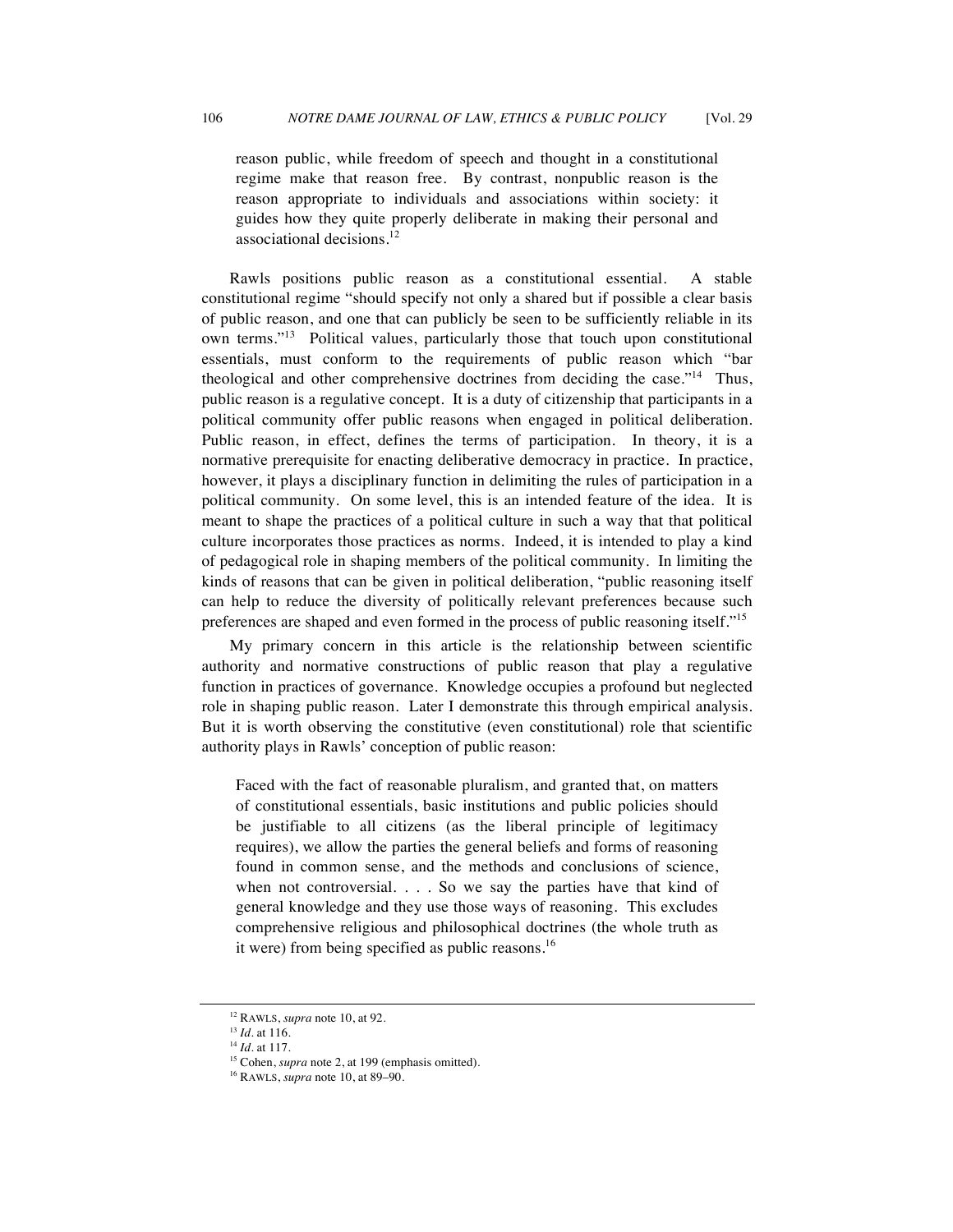On this account, the "methods and conclusions of science" occupy a special category of reasons: reasons that citizens cannot evaluate for themselves, but must accept as reasonable. Seen as an epistemological abstraction, scientific knowledge is secured not by its reasonableness for citizens, but in its correspondence to nature. But as the product of a social process, knowledge is the product of a community of reason whose reasons are not (on Rawls' account) answerable to public reason. Admittedly, "when not controversial" could be interpreted to mean "when not controversial in the judgment of the political community." But in practice (and in my understanding of Rawls' intended meaning), the scientific community is seen as the relevant community of reason for judging what conclusions of science are (un)controversial. The idea of public reason as an obligation of citizens to provide and respond to reasons in terms of "beliefs, grounds, and political values [that] *it is reasonable* for others also to acknowledge" places science and citizens in asymmetrical relation in the space of public reason.<sup>17</sup> That which is marked (by scientific authority) as uncontroverted knowledge is *de facto* reasonable, whereas those views that are marked as religious (potentially, as we shall see below, by invoking scientific authority to reject critical challenges to science's ontological accounts) are *de facto* excluded. Importantly, this privileged position of science is not an unbidden intrusion of technocracy into political space of the sort that Jürgen Habermas has worried about.<sup>18</sup> Rather, it is delegated by democracy to science. It is not colonization, but deference.<sup>19</sup>

Joshua Cohen argues that the idea of public reason offers a model for designing institutionalized power to comport with a deliberative ideal. "We can work out the content of the deliberative democratic ideal and its conception of public reasoning by considering features of such reasoning in the idealized case and then aiming to build those features into institutions."<sup>20</sup>The bioethics bodies that I analyze below attempted to do precisely this. They positioned themselves as addressing the "fact of reasonable pluralism" by bridging that chasm that separates the imaginary world of deliberative democracy from what they saw as the fact of unreasonable publics.

II.

In the next section, I discuss the attempts of public bioethics bodies to navigate the "fact of reasonable pluralism" by constructing the parameters of public reason. I examine the actual practices of reasoning undertaken in the name of a democratic public, and in institutional contexts authorized to do so. My aim is not to hold those practices up against an idealized normative construct in order to evaluate whether or not they approximate the ideal. Rather, I am interested in how such ideal constructions function as ingredients in practice, and in particular how, as

<sup>&</sup>lt;sup>17</sup> *Id.* at 27 (emphasis added).

<sup>&</sup>lt;sup>18</sup> JÜRGEN HABERMAS, TOWARD A RATIONAL SOCIETY: STUDENT PROTEST, SCIENCE, AND POLITICS (Jeremy J. Shapiro trans., 1987).

<sup>19</sup> J. Benjamin Hurlbut, *Remembering the Future: Science, Law, and the Legacy of Asilomar*, *in* DREAMSCAPES OF MODERNITY: SOCIOTECHICAL IMAGINARIES AND THE FABRICATION OF POWER 126–50 (Sheila Jasanoff & Sang-Hyun Kim eds., forthcoming Aug. 2015).

<sup>20</sup> Cohen, *supra* note 2, at 193.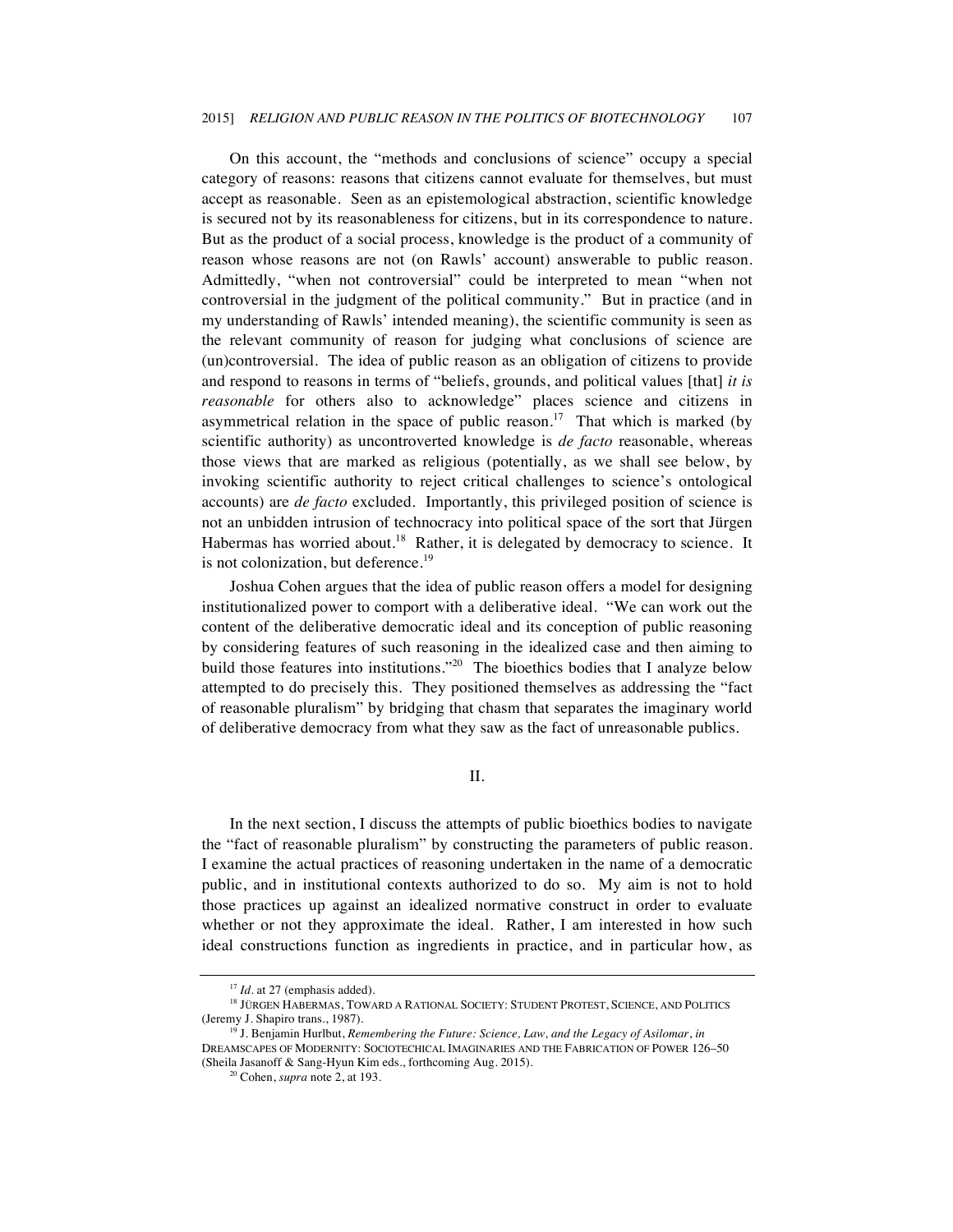aspirational ideals, they come to configure the practices of the institutions that employ them. However, before moving on to this empirical material, I offer a brief rationale for selecting bioethics as an object of study.

As societies have come to confront new challenges of governance at the nexus of science and democracy, they have generated new practices and institutions of governance to address them. These institutions are not merely (or even primarily) shaped by the problems they confront, but also by the ways in which these problems are constructed as problems—of knowledge, of risk, of violating fundamental moral boundaries, etc. This, in turn, reflects imaginations of the responsibilities of institutions of governance, and of the right relationships between science, the state and its citizens. The domain of bioethics is one critical area in which such imaginations have been engaged and shaped, though often without explicit acknowledgement or clear recognition that this is happening. As I discuss below, the idea of public reason advanced in deliberative democratic theory is part of the repertoire of approaches that public bioethics bodies have drawn upon in identifying ethical problems and envisioning adequate responses to them. Bioethics tends to see these moments in terms of the ethically problematic technologies that define them. But the last several decades has seen extraordinary change not just in science and technology, but in our moral and political engagements with them. These modes of engagement have developed over time and across multiple technical domains, though these systemic continuities are obscured by the reactive proliferation of technology specific subfields like "genethics," "neuroethics," "synbioethics," etc. Furthermore, they are not only intellectual approaches, but also institutionalized regimes of "oversight," authorized to engage in reasoning and judgment on behalf of the rest of us. (Embryonic Stem Cell research oversight committees are one example of many.)<sup>21</sup> Because bioethics is a consequential part of the landscape of contemporary governance, we ought to understand how it has come to be, and how it carries out its business.

However, beyond watching the watchers for the sake of democratic accountability, there is much to be learned about how societies imagine responsibilities of governance by examining these institutions. They are, in effect, sites of democratic experimentation in the governance of science and technology. As such, their practices illuminate not only how we contend with developments in science and technology, but how democracy itself is re-imagined in the process.<sup>22</sup> I focus here on public bioethics bodies because they are sites where the abstractions of moral and political theory touch down in arenas of public controversy. Here, the idealized constructs of democratic theory are put to the test, but they are also deployed to set the terms of the test—to discipline the politics of deliberation to conform with particular notions of order and reasonableness. Whether and how these notions hold offers insight into the political culture that accepts or rejects

<sup>21</sup> J. Benjamin Hurlbut & Jason Scott Robert, *Good Governance Connects Science and Society*, 31 J. POL'Y ANAL. & MGMT. 706, 722–26 (2012); J. Benjamin Hurlbut & Jason Scott Robert, *Stem Cells, Science and Public Reasoning*, 31 J. POL'Y ANAL. & MGMT. 706, 707–14 (2012); Sheila Jasanoff, *Making the Facts of Life*, *in* REFRAMING RIGHTS, *supra* note 5, at 59.

<sup>22</sup> J. Benjamin Hurlbut, *Reimagining Responsibility in Synthetic Biology*, J. RESPONSIBLE INNOVATION 1–4 (2015).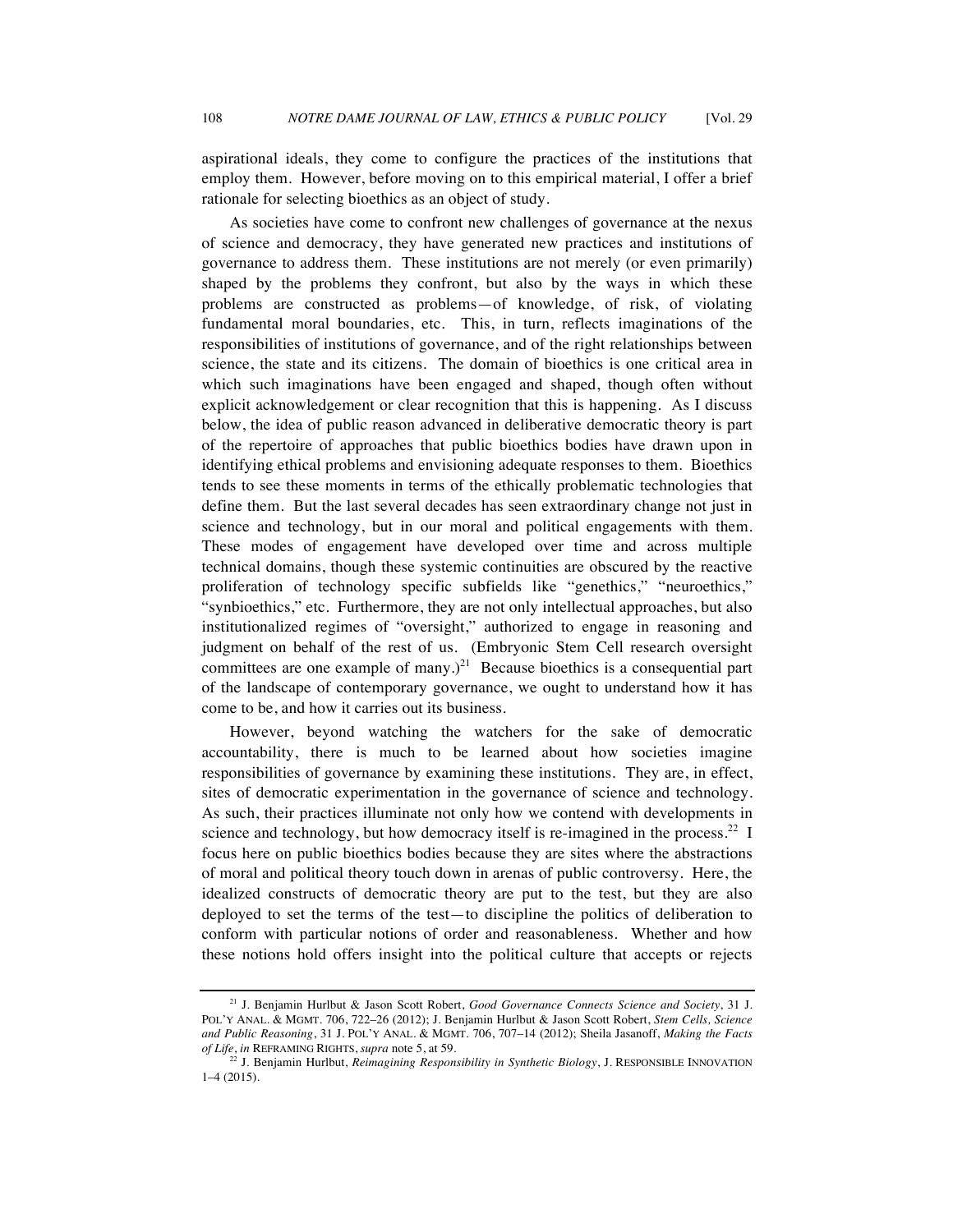them. These experiments reveal a particular "unthought" in culturally powerful notions of reason, pluralism and democracy.<sup>23</sup> Problems of knowledge and of epistemic authority—of what is known, who knows, and what ontological accounts hold sway—are bound up with ideas of democracy, with normative notions of the modes of deliberation and the forms of reasoning that make democratic processes legitimate, yet in ways that go effectively unnoticed by students of political theory.

Finally, these are sites of secularization in which notions of the secular and religious are constructed and deployed to regulate reasoning. Religious and moral pluralism figures centrally in moments where—science and technology touch upon fundamental dimensions of human life. It is present as a "fact" of civil society and a figure in public discourse, but also as a foundational constitutional imaginary in American political culture. Recently, scholars have begun to attend to "formations of the secular,"<sup>24</sup> sites where the figures of religion, politics and secular reason have been constructed and rendered constitutive features of modernity. As Jose Casanova has observed, "the secular has become a central modern concept theological-philosophical, legal-political, and cultural-anthropological—to construct, codify, grasp and experience a realm or reality differentiated from 'the religious.'"<sup>25</sup> This line of scholarship rejects the thesis that secularization is an inevitable and teleological feature of modernization, and takes the secular itself as an object of interrogation. Remarkably, science has been largely neglected as a space in which formations of the secular take shape.<sup>26</sup> It has generally been treated as a kind of autonomous institution, injecting its products of knowledge, technique and worldview into a separate public sphere of meaning and moral imagination. Yet science is a social institution whose fingerprints are all over the basic normative repertoire of modern political order, for instance, as a source of legitimacy for the state,<sup>27</sup> as an exemplar of democracy,<sup>28</sup> as an originator of imaginaries of progress and transcendence,<sup>29</sup> and, as I argue below, as a resource in delineating the boundaries between public (secular) and private (religious) modes of reasoning. Science is one of modernity's most powerful sites of authority, and has played a constitutive role in the formation of secular imaginations of moral and political

<sup>&</sup>lt;sup>23</sup> MICHEL FOUCAULT, THE ORDER OF THINGS: AN ARCHAEOLOGY OF THE HUMAN SCIENCES 322-30 (1994).

 $^{24}$  TALAL ASAD, FORMATIONS OF THE SECULAR: CHRISTIANITY, ISLAM, MODERNITY (2003).

<sup>25</sup> Jose Casanova, *The Secular, Secularizations, Secularisms*, *in* RETHINKING SECULARISM 54–74 (Craig Calhoun et al. eds., 2011).

<sup>&</sup>lt;sup>26</sup> One possible symptom of this neglect is the fact that "science" does not appear in the index of Charles Taylor's groundbreaking text in this area. It does appear well over a hundred times in the text itself, though only as the self-contained locus of particular intellectual and institutional changes that mark (or cause) the emergence of modernity. But science (and technology) are not merely ingredients in the making of the secular age, but are integrated into it, and are products of it. Taylor's important turn from a history of ideas to a history of imagination-in-practice overlooks the extent to which modernity's most powerful social imaginaries are, in fact, sociotechnical imaginaries. CHARLES TAYLOR, A SECULAR AGE (2007); on sociotechnical imaginaries, *see* DREAMSCAPES OF MODERNITY: SOCIOTECHICAL IMAGINARIES AND THE FABRICATION OF POWER, *supra* note 19.

<sup>&</sup>lt;sup>27</sup> YARON EZRAHI, THE DESCENT OF ICARUS : SCIENCE AND THE TRANSFORMATION OF CONTEMPORARY DEMOCRACY (1990).

<sup>28</sup> Michael Polanyi, *The Republic of Science: Its Political and Economic Theory*, 1 MINERVA 54 (1962); Alvin M. Weinberg, *The Obligations of Citizenship in the Republic of Science*, 16 MINERVA 1 (1978).

<sup>&</sup>lt;sup>29</sup> DREAMSCAPES OF MODERNITY: SOCIOTECHICAL IMAGINARIES AND THE FABRICATION OF POWER, *supra* note 19.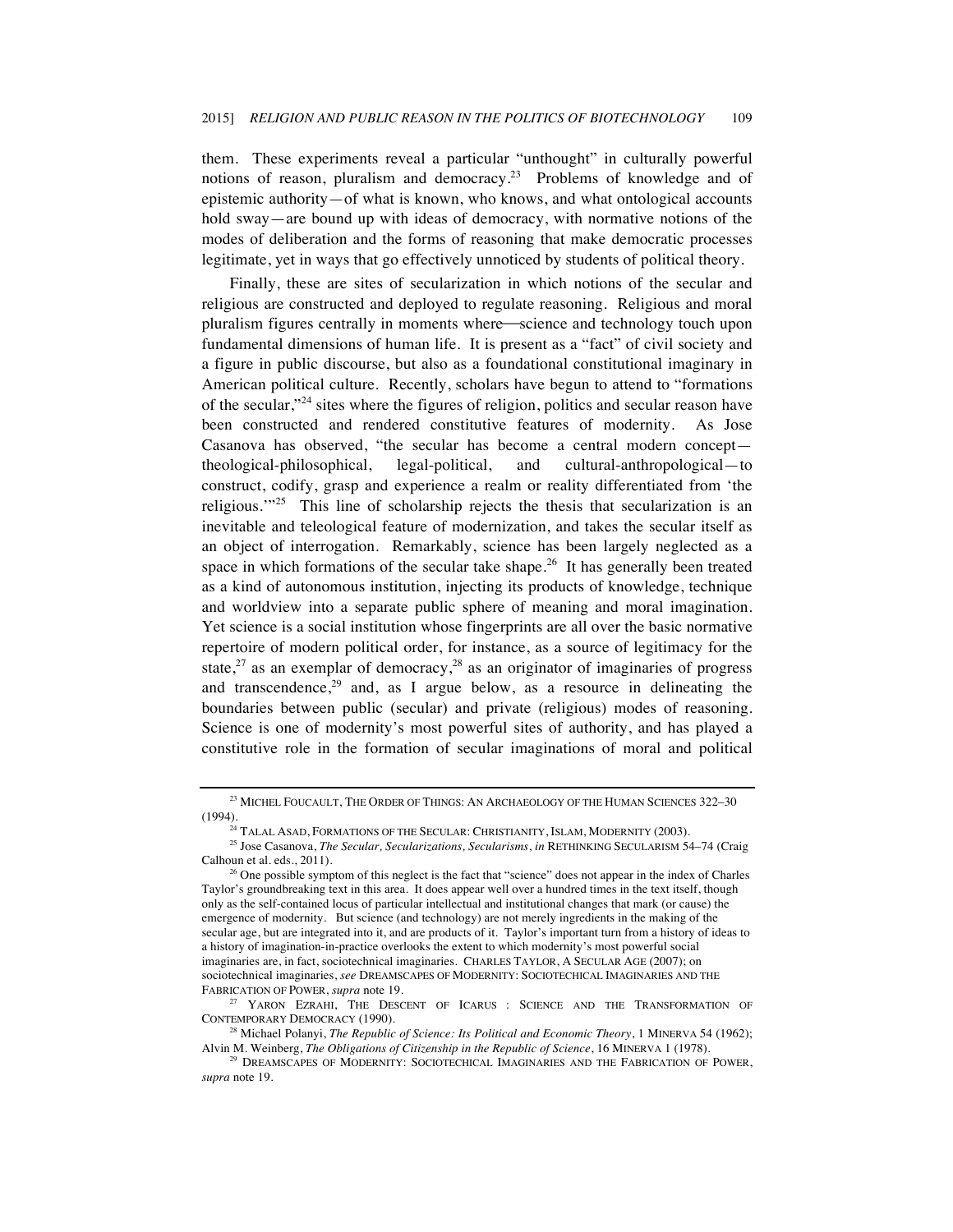order.<sup>30</sup> As Calhoun et al. observe, "the demarcation between the religious and the secular is made, not simply found."<sup>31</sup> Rethinking secularism requires also attending to the roles scientific authority plays in making (and remaking) this boundary.

III.

By way of background, it is worth briefly reviewing the history of human embryo research and uses of human *in vitro* fertilization. During the 1980s, there was a dramatic increase in assisted reproduction involving *in vitro* fertilization ("IVF") in the United States. Louise Brown, the first child conceived through IVF was born in the U.K. in 1978. The first American baby conceived through IVF was born in December, 1981. In 1996, when the Centers for Disease Control began collecting data, roughly 1 in 200 babies born in the United States were conceived *in vitro*. As of 2012, the rate was roughly  $1.5\%$  of live births.<sup>32</sup>

In contrast to most European countries, IVF in the United States has been left largely unregulated at the national level. In the 1980s, the US federal government invested no public funds in either research or clinical applications of human *in vitro* fertilization, and therefore exerted no regulatory control over research practices. The US Food and Drug Administration did not regulate IVF. In general, private insurance did not cover IVF, and therefore it was not subject to the insurance industry's quasi-regulatory power over medical practices. Instead, IVF emerged as a purely private sector practice and a consumer good for those who could afford its high price tag. By the mid-1980s, efforts had emerged within the American Fertility Society to subject the IVF industry to certain criteria of accreditation and standards. However, this self-regulatory effort was slow in developing and relatively weak once it did emerge. Because it lacked the force of law, adherence by IVF clinics was voluntary and, therefore, incomplete. Given this unconstrained environment, a significant market for IVF services, and the lucrative nature of the business, a large IVF industry emerged rapidly in the early to mid-1980s. When Congress turned its attention to it in the late 1980s, it confronted an already existing industry, with an established market, established consumer expectations, and existing (though voluntary) industry rules and norms. Thus, Congress approached regulation primarily as a matter of consumer protection. When legislation was finally passed in 1992, it provided only for collection of data on clinics' success rates so that consumers could make informed choices about where to seek services. In an environment of market competition, clinics sought an advantage by achieving higher rates of live births than their competitors. As a result, US clinics tended to produce, transfer and cryopreserve more embryos than was permissible in much of Europe.

<sup>&</sup>lt;sup>30</sup> STEVEN SHAPIN & SIMON SCHAFFER, LEVIATHAN AND THE AIR-PUMP (1989).

<sup>31</sup> CRAIG CALHOUN ET AL., RETHINKING SECULARISM 20 (2011).

<sup>&</sup>lt;sup>32</sup> 2012 National Summary: Assisted Reproductive Technology (ART) Report, CTRS. FOR DISEASE CONTROL & PREVENTION, http://nccd.cdc.gov/DRH\_ART/Apps/NationalSummaryReport.aspx (last visited Aug 14, 2014).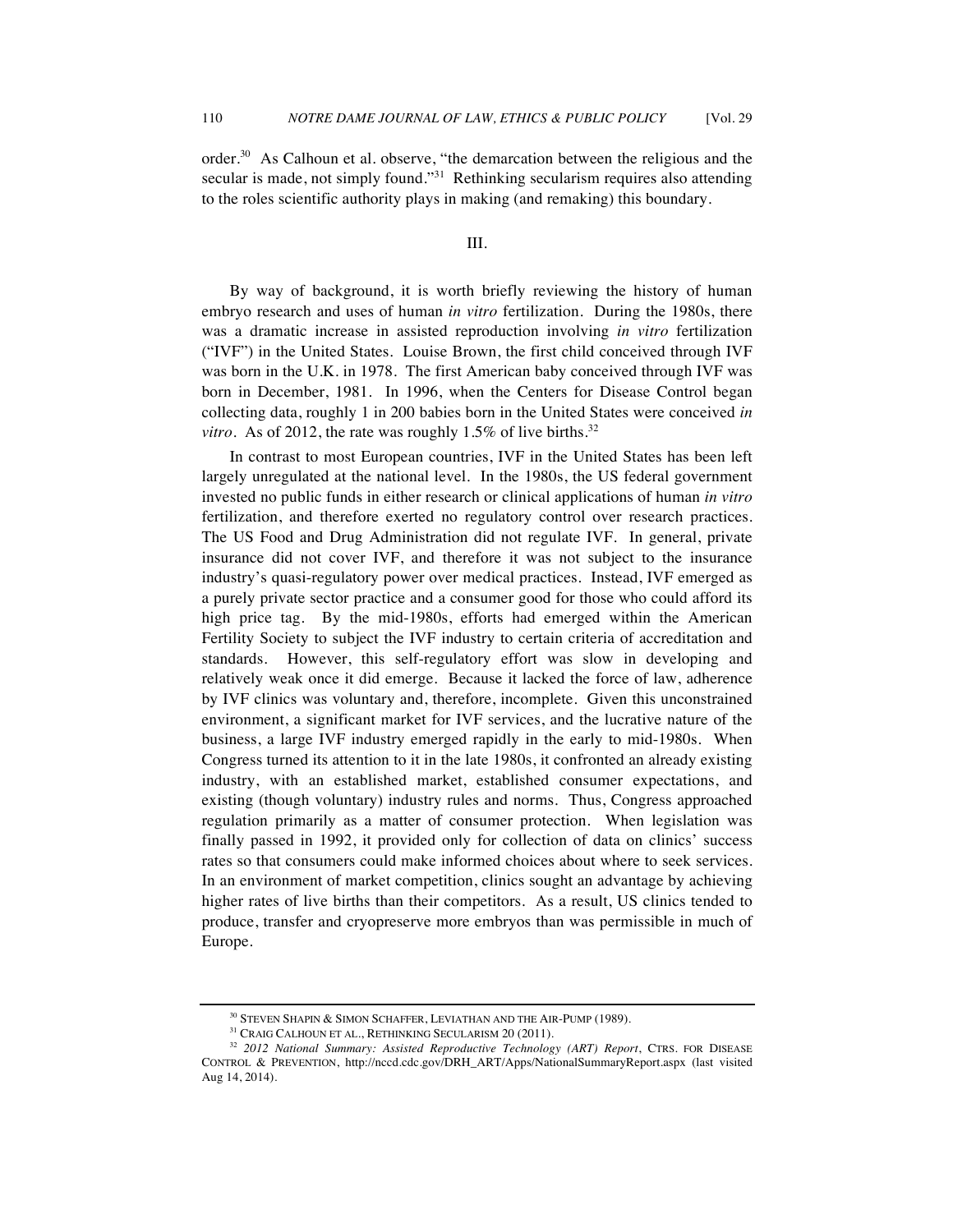One consequence of these practices was that by the early 1990s, there were a large number of cryopreserved IVF embryos that had been produced by infertile couples in an effort to get pregnant, but were no longer needed for that purpose. Proponents of research saw these so-called spare frozen embryos as a vast natural resource that could be put to good use as research material. For research conducted in the private sector, nothing prevented the use of spare embryos in this way—or, for that matter, the creation of embryos specifically for research purposes. But given the enormous federal budget allocated to biomedical research in the United States, and the fact that academic researchers rely almost exclusively upon National Institutes of Health ("NIH") funding, the *de facto* ineligibility of human embryo research for federal support was seen as a significant impediment.

Public ethical debate about *in vitro* fertilization stretched back decades, arguably all the way back to the mid-1920s when J.B.S. Haldane imagined a future in which reproduction was a technologically mediated process.<sup>33</sup> As IVF became technically realistic, it came to figure in imaginations of human biological selftransformation, and emerging discussions about the responsibility to control and shape the human future.<sup>34</sup> The primary participants in these discussions were scientists (often quite prominent ones) and theologians.<sup>35</sup> The conversations were not organized around specific technologies so much as the notions of human purpose that would guide emerging forms of biological control. Thus, technologies like IVF were seen as worrisome in their own right, but also as emblematic of a posture toward human life that would subject it to unprecedented technological control. This is evident in the title of a 1972 Journal of the American Medical Association editorial about *in vitro* fertilization entitled "Genetic Engineering in Man."36 A decade later, IVF technology had become increasingly distanced from the notion of radical control. It was, of course, widely recognized that it could be utilized for these purposes, but by 1980, the reigning presumption was that, with the right limits, it should be seen more as an extension (or medical facilitation) of a natural process than as a radical break with nature.

From the end of the 1970s forward, American lines of debate fell into three rough categories. First, there was a reproductive rights frame. Some argued that the line of constitutional interpretation that had culminated in *Roe v. Wade* in 1973 clearly drew a boundary around reproduction as an intimate, private space in which the state could not interfere. Thus, if considerations of safety could be set aside and they *were* set aside remarkably quickly—IVF could be treated as a medical procedure that was between a woman and her doctor, and could be assimilated into an established medico-legal order without further collective evaluation. Though there certainly were ethical questions to be asked, they too were in the space of individual liberty and judgment. This line of argument was an important element in the approach that was adopted by the Ethics Advisory Board ("EAB") in 1979, the first ethics body in the United States (and, for that matter, the world) to deliberate

 $33$  J. B. S. HALDANE, DAEDALUS OR SCIENCE AND THE FUTURE (1924).<br> $34$  *See, e.g.,* MAN AND HIS FUTURE (Gordon Wolstenholme ed. 1963).

<sup>&</sup>lt;sup>35</sup> JOHN H. EVANS, PLAYING GOD?: HUMAN GENETIC ENGINEERING AND THE RATIONALIZATION OF PUBLIC BIOETHICAL DEBATE (2002).

<sup>36</sup> Editorial, *Genetic Engineering in Man: Ethical Considerations*, 220 JAMA 721 (1972).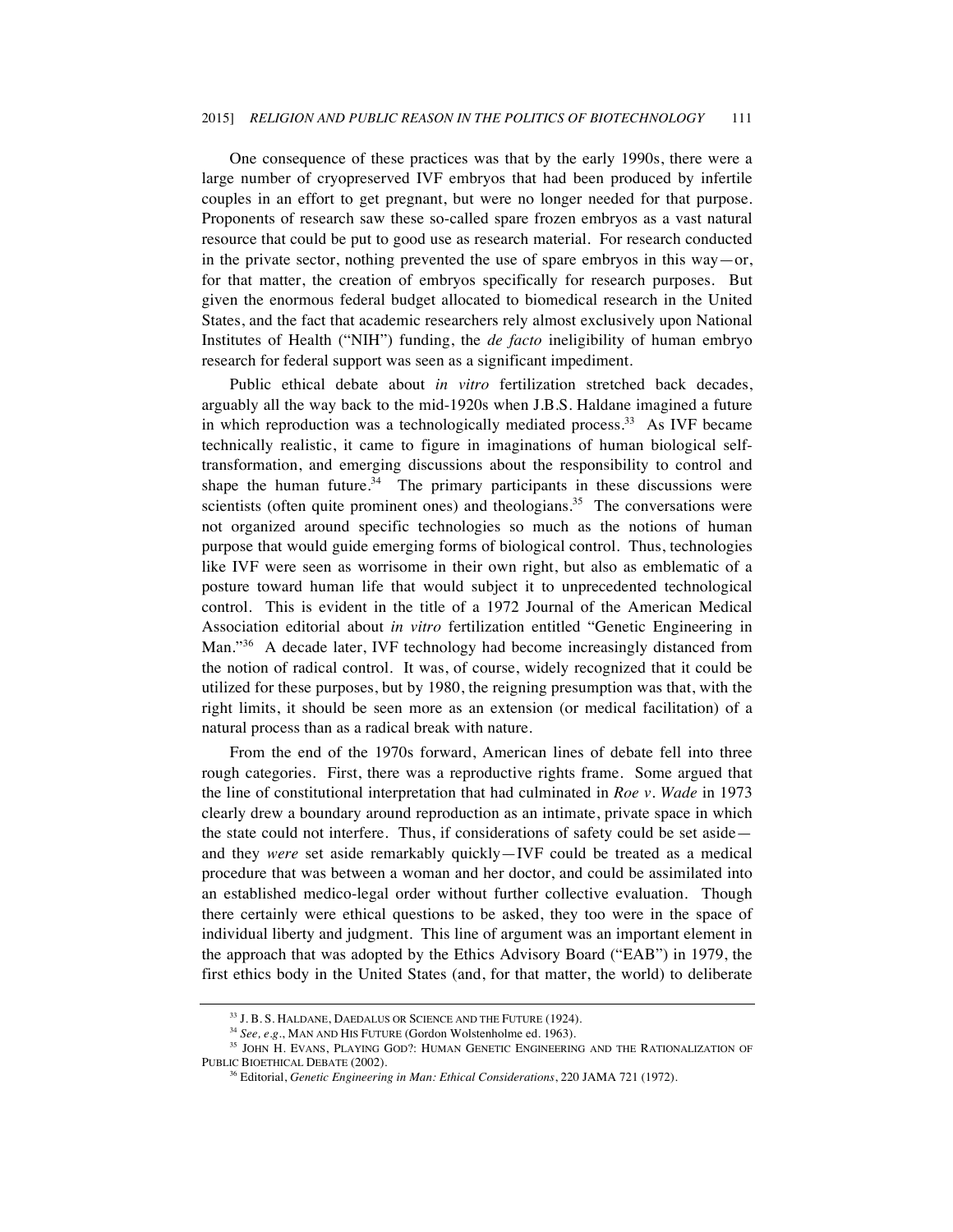about IVF. This (extra-juridical) interpretation of the law in effect privatized the moral questions associated with this process. $37$ 

The second framing tended to treat the embryo as a key element in a process of procreation that could be understood more or less as a technological reconstitution of a natural biological process. Questions about how to treat the embryo tended to be framed as a problem of *naturalization*: of the extent to which laboratory interventions recapitulated or broke with natural procreation. Concerns about the mechanization and commoditization of procreation focused on IVF's potential for departure from the script of natural reproduction to produce new configurations of biological, legal, economic and cultural relationships between procreative partners, parents and children. These discussions also evaluated the experimental appropriation of biological potencies for laboratory ends by examining the degree to which experiments represented a break with natural processes. For instance, if a certain percentage of embryos would be lost in natural reproduction, then using experimental techniques in IVF that did not increase this rate might be permissible. Put simply, this line of discussion focused on the perturbations to traditional configurations of biological, social and moral relations that these technologies heralded, and looked to nature as a normative touchstone and precedent. Where practices were more analogous to nature, they seemed to demand less ethical justification; where less analogous, they demanded more.

A third ethical frame that emerged during this period was over the "moral status" of the human embryo. This frame specifically acknowledged the potential for separating the embryo from a reproductive process, and thus took it as an abstract object of ontological and moral assessment in itself. On some level, this line of discussion tracked the new figure of the *in vitro* embryo as an object in a dish. Abstracted from the embodied process of procreation, the *in vitro* human embryo could be visualized, discussed and governed as an autonomous entity. Indeed the generic, discursive figure of "the embryo" emerged in discussions of moral status. The embryo became a decontextualized object of moral reflection as the procreative purpose of IVF faded into the background.

Discussions of moral status emerged most forcefully around questions of whether IVF embryos could be taken as objects of pure research. Rather than examine particular experimental uses, this line of debate first sought a principled answer about the embryo itself, which could then be the basis for more or less permissive research policies. In effect, the wide range of imagined uses of the embryo focused conversation on a narrow moral-ontological assessment of what it is in itself. The prospect of using the embryo as an experimental object informed how it was approached as a moral subject.

The "moral status" of the human embryo had figured centrally in ethical deliberations since the late 1970s. In 1978, the first public bioethics body to assess IVF, the Ethics Advisory Board, had faced the question of whether the human embryo ought to be treated as a human subject, and thus afforded the protections

<sup>&</sup>lt;sup>37</sup> James Benjamin Hurlbut, Experiments in Democracy: the Science, Politics and Ethics of Human Embryo Research in the United States, 1978-2007 (Feb. 2010) (unpublished Ph.D. dissertation, Harvard University) (on file with Harvard University), http://stsprogram.org/admin/files/imaginaries/Hurlbut-Experiments\_in\_Democracy.pdf.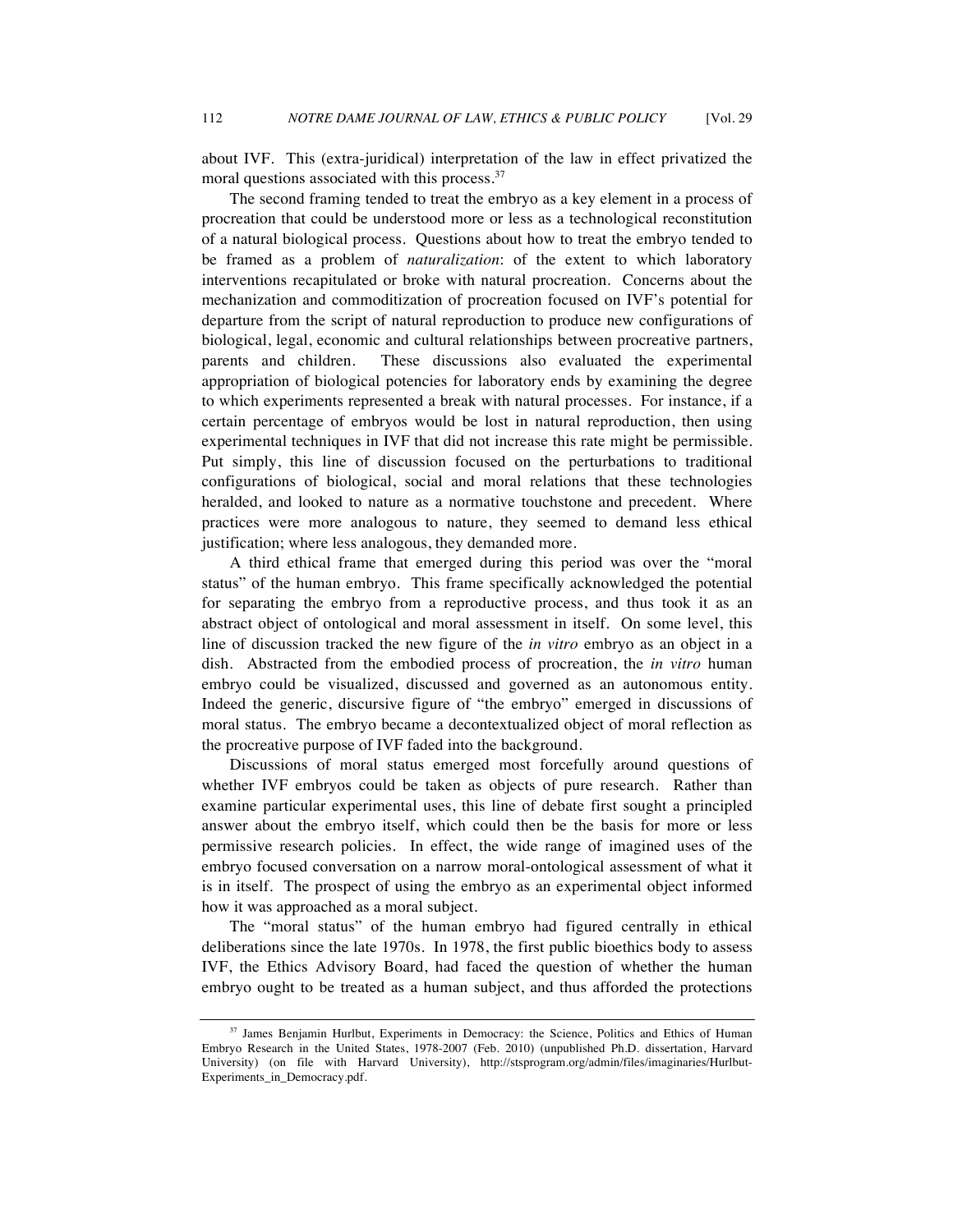that were in the same year being articulated by the National Commission for the Protection of Human Subjects of Behavioral and Biomedical research in what came to be known as the Belmont Report. For the Ethics Advisory Board ("EAB"), the issue of moral status came to be informed by an ontological assessment of the human embryo. The Board asked whether the moral judgment that the embryo should be treated as a human person made sense in light of its biological attributes. This approach took shape largely under the influence of the natural law inflected sensibilities of the Jesuit theologian and moral philosopher Richard McCormick.

Interestingly, in this respect the EAB's approach represented a departure from the National Commission's 1975 evaluation of fetal research. The National Commission opted not to address the question of when morally significant human life begins. Instead, it treated the human fetus as a human subject like any other, regardless of its developmental stage. However, when the Department of Health, Education and Welfare ("DHEW") promulgated regulations governing fetal research, the fetus was defined as including the human embryo from implantation forward (roughly fourteen days post-fertilization). By DHEW's own account, this was a purely pragmatic distinction: because the technology of the day could not detect the presence of the conceptus *in vivo* prior to implantation, a definition that embraced the preimplantation embryo would be unenforceable.<sup>38</sup> The EAB assessment of research on the human embryo addressed precisely this ungoverned interval of fourteen days. In its recommendations, it drew a bright line at fourteen days not because there was consensus that it represented a morally significant moment of ontological transformation, but because less or more would have required a principled reevaluation of the existing regulations. In this sense, the boundary was initially somewhat arbitrary.

From the beginning of these discussions, questions of moral status were seen as turning in important ways on the embryo's biological status. Thus, arguments about how the embryo should be treated transmuted into questions of how it should be known and described, and of what knowledge of biological features of the embryo could clarify, or even resolve, moral questions. Proponents of the view that the embryo did not rise to the moral status of a more developmentally advanced human being tended to point to two biological factors. First, prior to gastrulation (roughly fourteen days after fertilization), an embryo can cleave, splitting into two embryos. (This is the process that gives rise to monozygotic twins.) Second, humans have a high rate of embryo loss. A significant number of fertilizations do not progress past the relatively early stages of development. Thus the odds of any given embryo progressing beyond early development are less than half. Some took these biological accounts to show that the early embryo did not rise to the level of a

<sup>&</sup>lt;sup>38</sup> For the definition of "fetus" and "pregnancy" in the regulations promulgated in light of the National Commission recommendations, *see* Fetuses, Pregnant Women, in Vitro Fertilization, 40 Fed. Reg. 33,526, 33,529 (August 8, 1975). For discussion of comments on the definitions, *see* Protection of Human Subjects, 39 Fed. Reg. 30,648, 30,651 (Aug. 23, 1974); Protection of Human Subjects, 42 Fed. Reg. 2,792 (Jan. 13, 1977).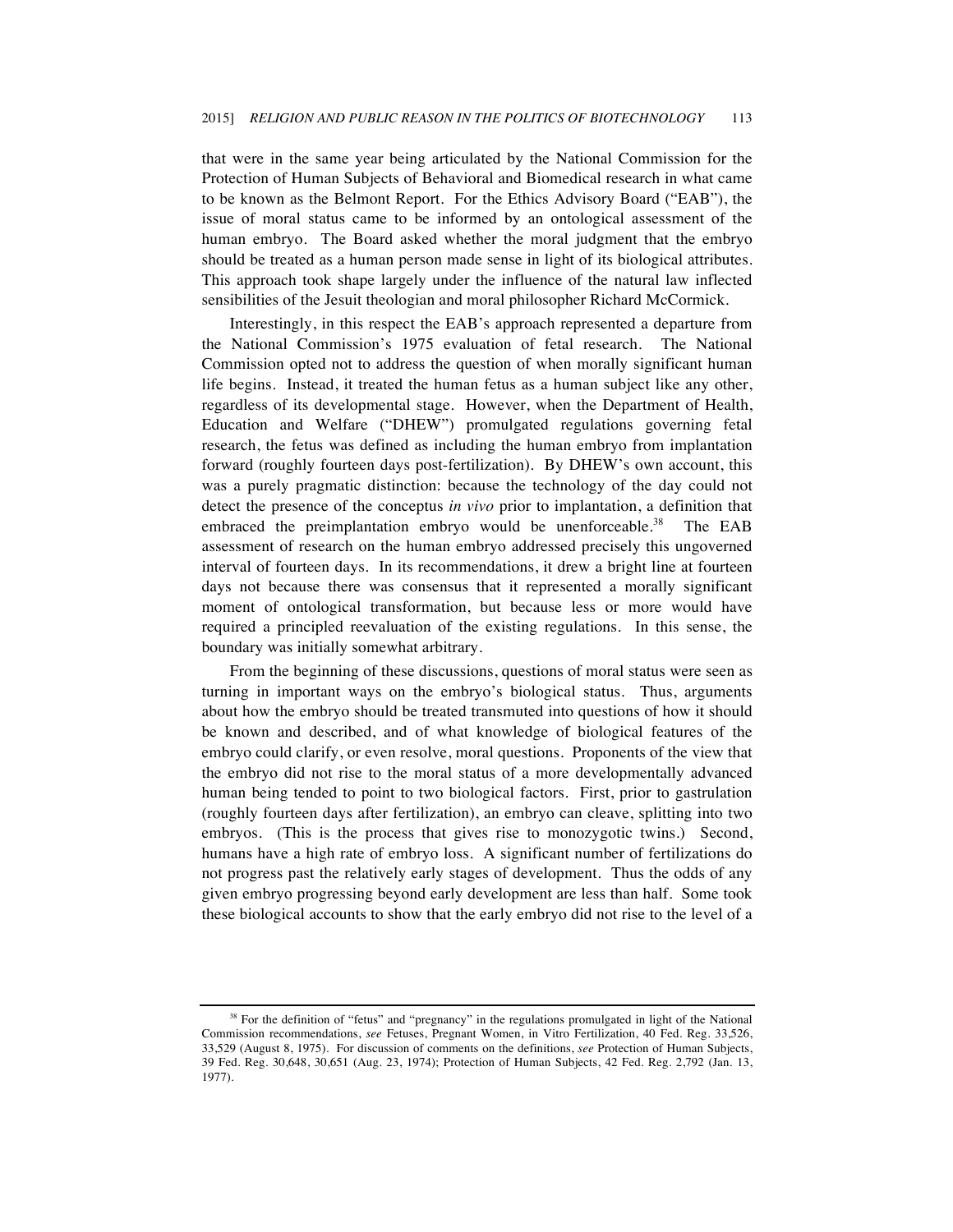full, human moral subject.<sup>39</sup> These have become well-worn arguments in the last thirty-five years. They are widely invoked and often challenged. $40$ 

For my present purposes, I am less interested in the merits of those arguments themselves than in how they were used to define the limits of publicly reasonable moral concern. In 1985, the ethics committee of the American Fertility Society pointed to these biological features of the embryo to argue that the philosophical concept of personhood could not reasonably attach to the early human conceptus because it simply did not meet the basic ontological criterion of being an individual. The committee argued that because the early embryo can twin, it is scientifically incorrect to consider it an individual. And because persons are necessarily individuals, it is therefore philosophically incoherent to consider it a person, at least where moral judgments give due deference to scientific knowledge. As the author of this section of the committee report had put it elsewhere, such a purely scientific account would not satisfy "individuals committed to a religious view of the matter," but the purpose of public deliberation and policymaking was not to address private religious concerns.<sup>41</sup>

The committee went so far as to coin a new term to distinguish between the pre- and post-fourteen day embryo: the preembryo. The committee made clear that this new nomenclature was strictly scientific. It was "not intended to imply a moral evaluation of the embryo."<sup>42</sup> The purpose of the term, according to the committee, was to introduce descriptive accuracy into public debate, thereby disciplining public discourse to take into account relevant facts. The committee believed the public was concerned about IVF because it was confusing the preembryo with later developmental stages. Thus, the committee hoped the new term would establish a clear line between an entity of limited moral concern—the preembryo—and an entity of greater moral status—the embryo—and thus eliminate ethical objections to embryo research. The committee hoped that by using these terms, the public would incorporate an important scientific distinction into moral debate without actually needing to know what facts lay behind the language. The term would be both "scientifically accurate and meaningful to the public."43 By using a scientifically authorized distinction, the public could delegate responsibility for knowing the facts to experts. It would also make clear the difference between "religious views of the matter" by revealing them to be at ontological odds with biological reality. The

<sup>&</sup>lt;sup>39</sup> Though they had different implications in other lines of reason. For instance, the Ethics Advisory Board took the high rate of embryo loss *in vivo* as analogous to embryos that were not transferred to the womb and died in the dish. *See* Hurlbut, *supra* note 37.

<sup>40</sup> ROBERT P. GEORGE & CHRISTOPHER TOLLEFSEN, EMBRYO: A DEFENSE OF HUMAN LIFE (2008).

<sup>41</sup> Clifford Grobstein, *The Moral Uses of* '*Spare' Embryos*, 12 HASTINGS CENTER REP. 5, 6 (1982).

<sup>42</sup> Ethics Committee of the American Fertility Society, *Ethical Considerations of the New Reproductive Technologies*, 46 FERTILITY AND STERILITY i, vii (1986).

 $43$  "I think it was looking for some consistently that would be scientifically accurate and meaningful to the public. And we were concerned about embryos precisely because of the difference between this developing entity before and after 12 or 14 days. And we thought use of the term 'embryo' was technically misleading. We're talking about these cells at an earlier stage than that. And we thought 'well, preembryo covers them all' and that might be the term of art that would be least misleading and still meaningful to the public. Some said we can be more precise than that, but others said if we're more precise the public won't know what we're talking about. Embryo was in common use at the time so preembryo should have been pretty clear." Interview with Charles McCarthy, Ethics Committee, American Fertility Society (June 17, 2009).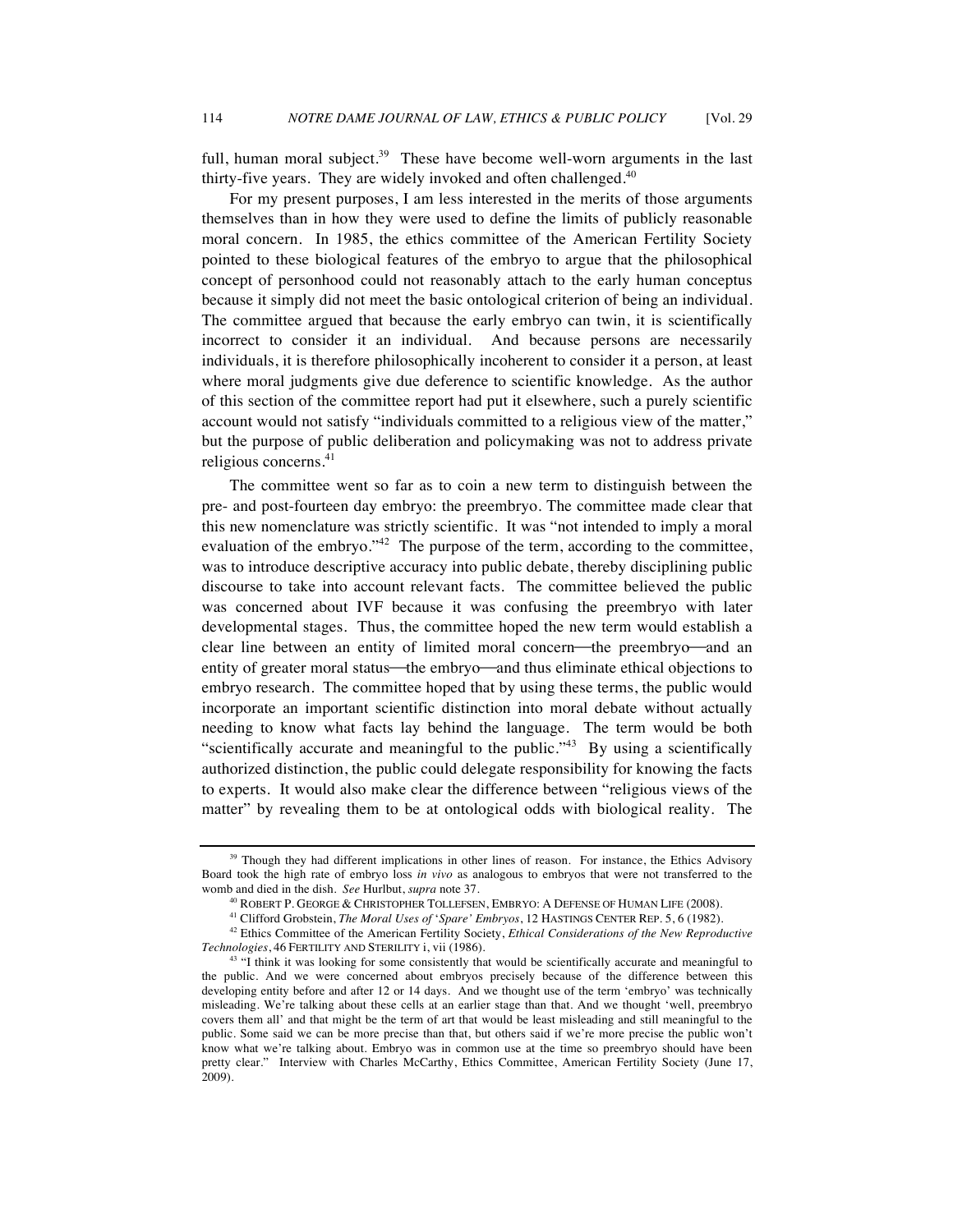"preembryo" would make certain biological facts public, while exposing certain moral arguments as religious and therefore necessarily nonpublic.

What is of interest for my purposes is not the question of whether the concept of the preembryo was a factual representation of nature or a value-laden construction masquerading as a fact, though critics of the term pilloried it as the latter. Rather, I wish to draw attention to the tacit democratic theory that was behind it: facts always provide a crucial common ground and, therefore, should precede and constrain values-questions. The concept of the preembryo encoded a vision of democratic deliberation in which scientific experts step in to ensure that the terms of ethical deliberation comport with the relevant facts. Science provides the correct classifications and democracy sorts out their moral significance, if any. This technocratic notion of the place of science in politics is a familiar one. (As I suggested above, it is arguably a tacit, if not explicit ingredient in Rawls' idea of public reason). It reflects the idiom of the science-politics distinction in American political life. Is a scientific claim pure or politicized? Though this question is meant to challenge the credibility of a particular claim, it simultaneously affirms that pure scientific knowledge legitimately precedes and informs values questions. On this view, democratic questions of "what shall we do" should defer to scientific declarations of what is the case.

The deliberations of the AFS ethics committee nicely capture what one might call the constitutional position of science—that is, the privileged position of science in configuring normative arrangements through the authority to define the nature of the world to which norms apply, and to demand reformation of norms where they fail to comport with that world.<sup>44</sup> However, although the committee's approach was informed by a notion of how scientific knowledge ought to inform public deliberation, it did not ground this notion in an explicit account of public reason. Thus, while the preembryo was intended to exclude certain particular (ostensibly) religious reasons, it did not attempt to define the norms whereby one would identify and exclude nonpublic reasons. However, the bodies discussed in the next two sections did precisely this, and they relied upon the constitutional position of science to do it.

### IV.

In this section I discuss is the Human Embryo Research Panel ("HERP"). The HERP was constituted in 1993 by the director of the National Institutes of Health ("NIH") to explore ethical dimensions of the use of human embryos in NIH-funded research. NIH had never funded such research. Since 1975, it had been subject to a regulation that required that any protocol involving human embryo research be subjected to review by the Ethics Advisory Board ("EAB"). Though the Board was created in 1977, it was dissolved at the end of the Carter administration, and was not reconstituted. As a result, there was a de facto moratorium on human embryo research in place from 1980 to 1993. In June 1993, Congress passed legislation that

<sup>44</sup> For a related discussion of science, law, and governance, *see* Hurlbut, *supra* note 19.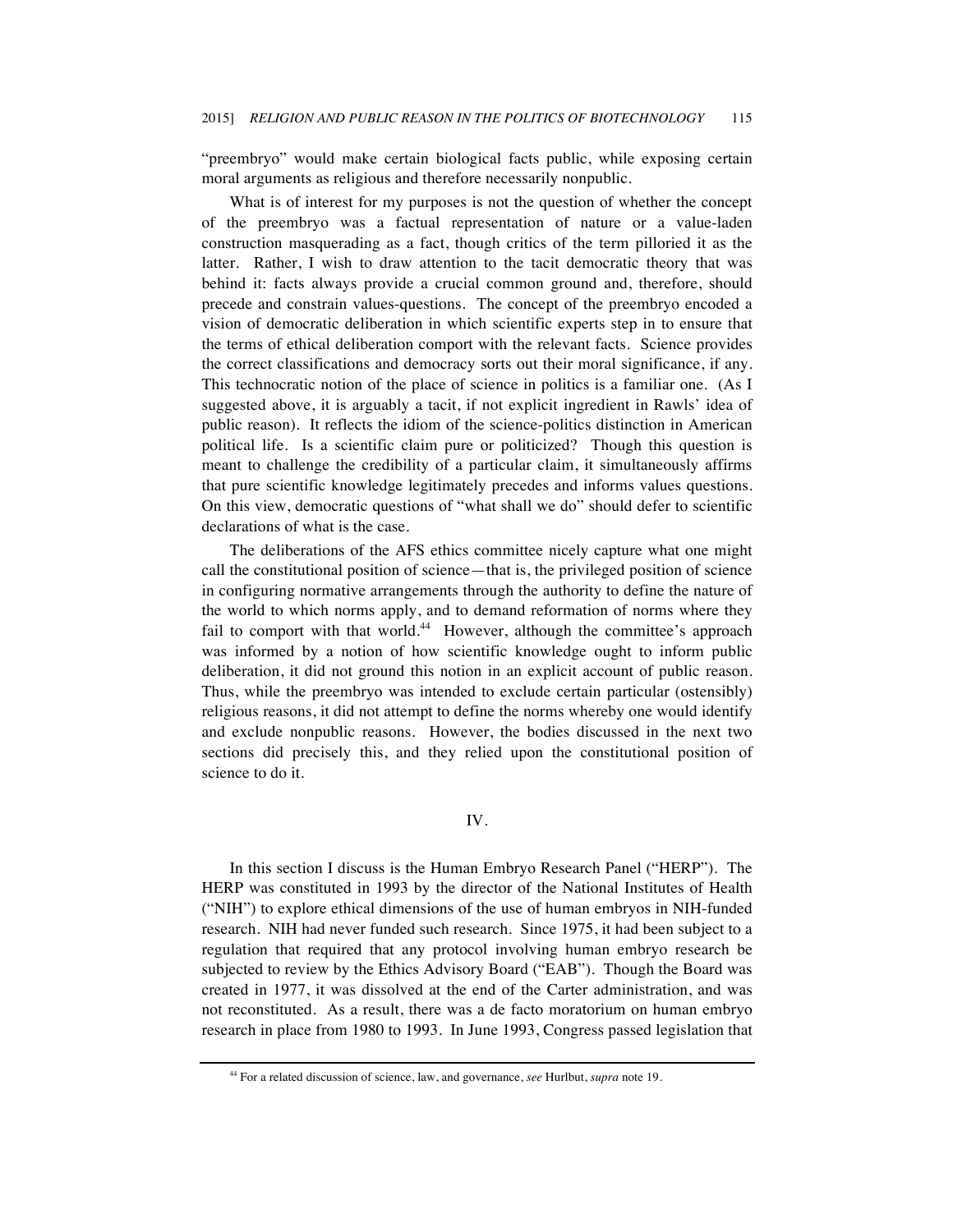nullified that longstanding regulatory requirement.<sup>45</sup> The elimination of the requirement for EAB review was interpreted by the National Institutes of Health as opening the door to all forms of research on human embryos *in vitro*. Though there was no longer a regulatory requirement for ethical review, the NIH director Harold Varmus decided that research on the human embryo was sufficiently sensitive that an advisory body should be constituted to address ethical questions before any research proposals were approved. The HERP was assembled to study the issues and provide a report to the Advisory Committee to the Director. On February 2, 1994, the Panel held its first meeting.

Like other bioethics bodies that preceded it, the Panel was composed of a variety of different types of experts. It was composed of nineteen members, representing a range of disciplines including embryology, reproductive medicine, law, bioethics, sociology, and patient advocacy. Several of the members were intimately familiar with the ethical complexities associated with human embryo research. For instance, Mark Hughes was a pioneering researcher on human preimplantation genetic diagnosis and held a position at NIH. The Panel's charge was to ethically evaluate research on the extracorporeal human embryo. It was to categorize research activities into three classes, those that were acceptable for federal funding, those warranting further review, and those that were unacceptable for federal funding. The Panel held five meetings between February and June of 1994. The Report of the Human Embryo Research Panel was reviewed and endorsed by the Advisory Committee to the Director on December 2, 1994, and publicly released the same day.

The panel's deliberations came at a crucial, transitional moment in the history of cell biology. More than a decade of research had taken place since the derivation of embryonic stem cells from mouse embryos in 1981.46 With new techniques in cell culture and genetics, there was significant interest amongst developmental biologists in studying human embryogenesis and cellular differentiation, with corollary hope that these techniques might lead to new understandings of—and therapeutic interventions in—human disease. Researchers saw human embryos as a powerful resource for these purposes. In this imagination, the *in vitro* human embryo was no longer circumscribed to the project of procreation. While clinical IVF formed important background infrastructure for this vision, it was as a source of embryos, and no longer the sole context in which *in vitro* embryos might be put to research use. The large surplus of embryos (and, potentially, gametes) that had been generated within the private space of assisted reproduction could be allowed to spill over into the domain of public science. Thus, the HERP approached the embryo as a potential research object, not as an element in a process of procreation. Though many of the imagined applications of embryo research were related to reproduction (and contraception), the HERP focused on the potential value of the

<sup>&</sup>lt;sup>45</sup> National Institutes of Health Revitalization Act of 1993, Pub. L. No. 103-43, § 121(c), 107 Stat. 133 (1993) (repealing 45 C.F.R. § 46.204(d)).

<sup>&</sup>lt;sup>46</sup> Gail R. Martin, *Isolation of a Pluripotent Cell Line from Early Mouse Embryos Cultured in Medium Conditioned by Teratocarcinoma Stem Cells*, 78 PROC. NAT'L ACAD. SCI. USA 7634 (1981); M. J. Evans & M. H. Kaufman, *Establishment in Culture of Pluripotential Cells from Mouse Embryos*, 292 NATURE 154 (1981).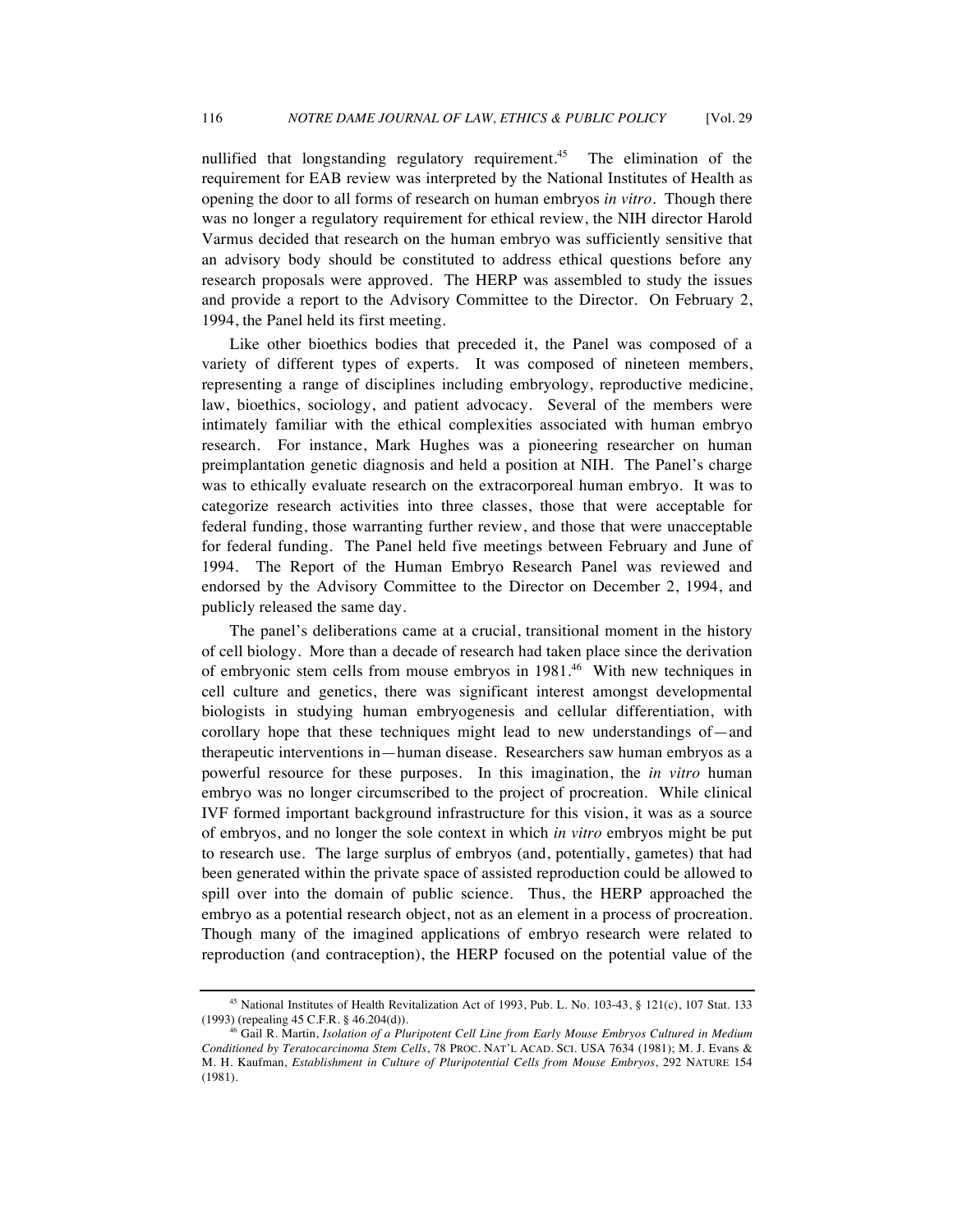human embryo for research on cancer, toxicology, and as a potential source of human embryonic stem cells. Indeed, some Panel members saw the HERP as a critical vehicle for opening up a fundamental, potentially revolutionary domain of human biological research, and lending it the legitimacy of American academic science. As one member put it, the Panel would help to shift authority over embryo research into the jurisdiction of the scientific community—to "return this research to peer-review." 47

Despite its broad charge, the HERP made an evaluation of the moral status of the human embryo the centerpiece of its deliberations. Its members assumed that if they could locate the embryo in the appropriate category of moral worth, the (im)permissibility of its uses would follow. The Panel zeroed in on questions of moral and ontological status almost immediately. In the first hour of the first meeting, during a very preliminary discussion of the Panel's charge, Chairman Steven Muller asked for a "working definition of an embryo." Duane Alexander, the director of the National Institute of Child Health and Human Development, who was present at the meeting to welcome the members, directed Muller to the Panel's briefing materials. The glossary defined the embryo as "the developing human from about two weeks after fertilization until the end of the eighth week." That definition was, according to Alexander, "pretty much a standard one." Other Panel members disagreed, maintaining that the term refers to the conceptus from fertilization forward. Within moments, the Panel was already engaged in a discussion of the significance of gastrulation, twinning, and the formation of a body axis for the definition of the embryo, as well as the biological, social and legal significance of these developmental markers.<sup>48</sup>

The Panel generally accepted the AFS Committee's conclusions about the preembryo: gastrulation was both a biological and morally significant marker; the primitive streak was a line drawn by nature that should also be drawn in law. But for HERP, unlike for the AFS committee, this was couched as a normative judgment, not a scientific one. Whereas the AFS committee had made a direct leap from biological status to moral status, for the Panel, this step was grounded in an account of public reason. The Panel concluded that gastrulation was a morally significant marker not simply because of the differences in the nature of the embryo before and after, but because a sufficiently large plurality of reasonable moral arguments could be made in favor of protecting the embryo at this stage. Whereas the AFS committee had treated the transition from preembryo to embryo as a decisive change in kind that was given in nature, the Panel approached embryogenesis as a continuum, and the scientific demarcation of stages more as function of judgment than of observation. In this respect, it saw biological description as analogous to moral judgment; both were intended to lend order to complex phenomena.<sup>49</sup> The question, then, was whether a given judgment ordered

<sup>47</sup> NIH HUMAN EMBRYO RESEARCH PANEL, MEETING TRANSCRIPT 34 (Feb. 2, 1994) (on file with author).

<sup>48</sup> *Id.* at 30–32.

<sup>49</sup> Green reiterated and strengthened this claim repeatedly after he served on the HERP. *See* RONALD M. GREEN, THE HUMAN EMBRYO RESEARCH DEBATES: BIOETHICS IN THE VORTEX OF CONTROVERSY (2001);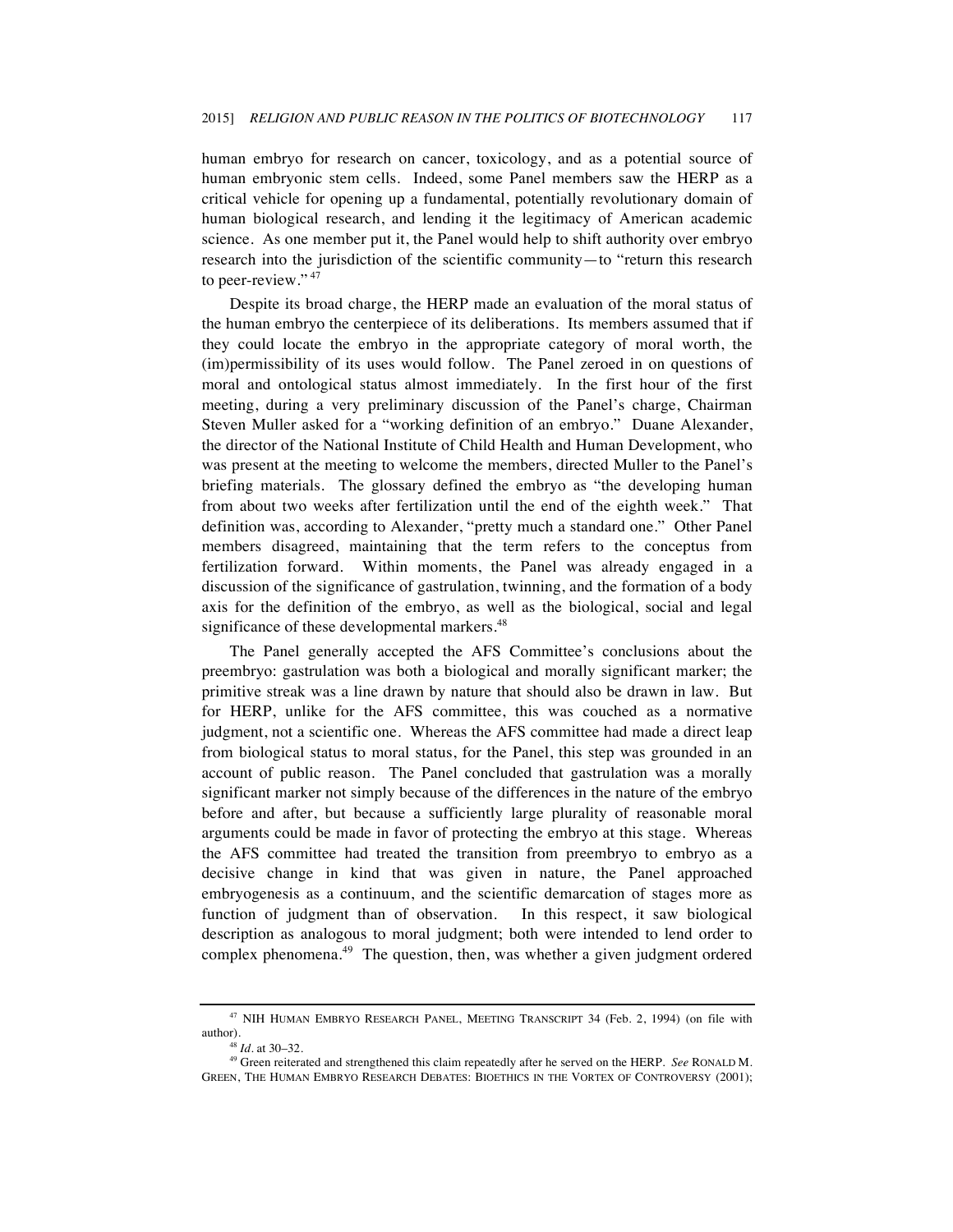things in a reasonable way. Because the judgment about moral status was a public policy matter, HERP argued, no single argument could be decisive so long as there was public disagreement. Moreover, moral intuitions differ about the biological precondition for personhood. Therefore, instead of a single criterion like genetic uniqueness or individuation, the panel took into account "a variety of distinct, intersecting, and mutually supporting considerations."50 The key concept here was the notion of the "reasonable." Here, the Panel leaned on an idea of public reason developed by the American political theorist and moral philosopher John Rawls. Citing Rawls, the report stated that: "Public policy employs reasoning that is understandable in terms that are independent of a particular religious, theological, or philosophical perspective, and it requires a weighing of arguments in the light of the best available information and scientific knowledge."<sup>51</sup>

Guided by Rawls' notion of public reason, HERP set about to determine what (and whose) arguments met this test. The Panel took on an arbitrational role, judging moral arguments not on their merits, but on their reasonableness. If the Panel thought reasonable people would find an argument convincing, it was given greater weight. This was based on the Panel's *imagination* of the reasonable person, not on public consultation. In fact, the Panel specifically did not invite input from the public. Instead, the Panel made a judgment about what kinds of reasons people *ought* to agree upon. And here they agreed with the AFS committee: scientific reasons are common to everyone, at least to everyone who is reasonable.

The Panel treated accounts that invoked scientific evidence as closer to public reasons—closer to the sorts of reasons that reasonable minds by definition will agree upon. HERP thus narrowed the sorts of moral arguments that had to be taken into account in public deliberation. The Panel drew the circle of reasonable pluralism, and placed science at the center.

The moral views that made it into the circle were those that most directly corresponded with scientific evidence. In weighing arguments, the Panel privileged those that it thought could be challenged only through recourse to background moral and religious beliefs, or, in Rawls' terms, "comprehensive doctrines." Conversely, it excluded arguments that it deemed to depend on comprehensive doctrines, particularly religious ones. For instance, the Panel claimed that the theological belief that the embryo is ensouled at fertilization is unreasonable because the individual is definitively present only at gastrulation—before that the embryo can split into two.<sup>52</sup> Conversely, the belief that the embryo is not a person until after the formation of the primitive streak is reasonable, because it is justified by reference to universal and incontestable scientific reasons, not controverted theological ones.<sup>53</sup> The Panel treated accounts that invoked scientific evidence as

Ronald M. Green, *Stem Cell Research: A Target Article Collection*, *Part III—Determining Moral Status*, 2 AM. J. BIOETHICS 3, 20 (2002); Ronald M. Green, *The Ethical Considerations*, 286 SCI. AM. 48 (2002).

AD HOC GRP. OF CONSULTANTS TO THE ADVISORY COMM. TO THE DIR., NAT'L INST. OF HEALTH REPORT OF THE HUMAN EMBRYO RESEARCH PANEL 38 (1994).

<sup>51</sup> *Id.* at 39–40.

<sup>52</sup> *Id.* at 47.

<sup>53</sup> *Id.*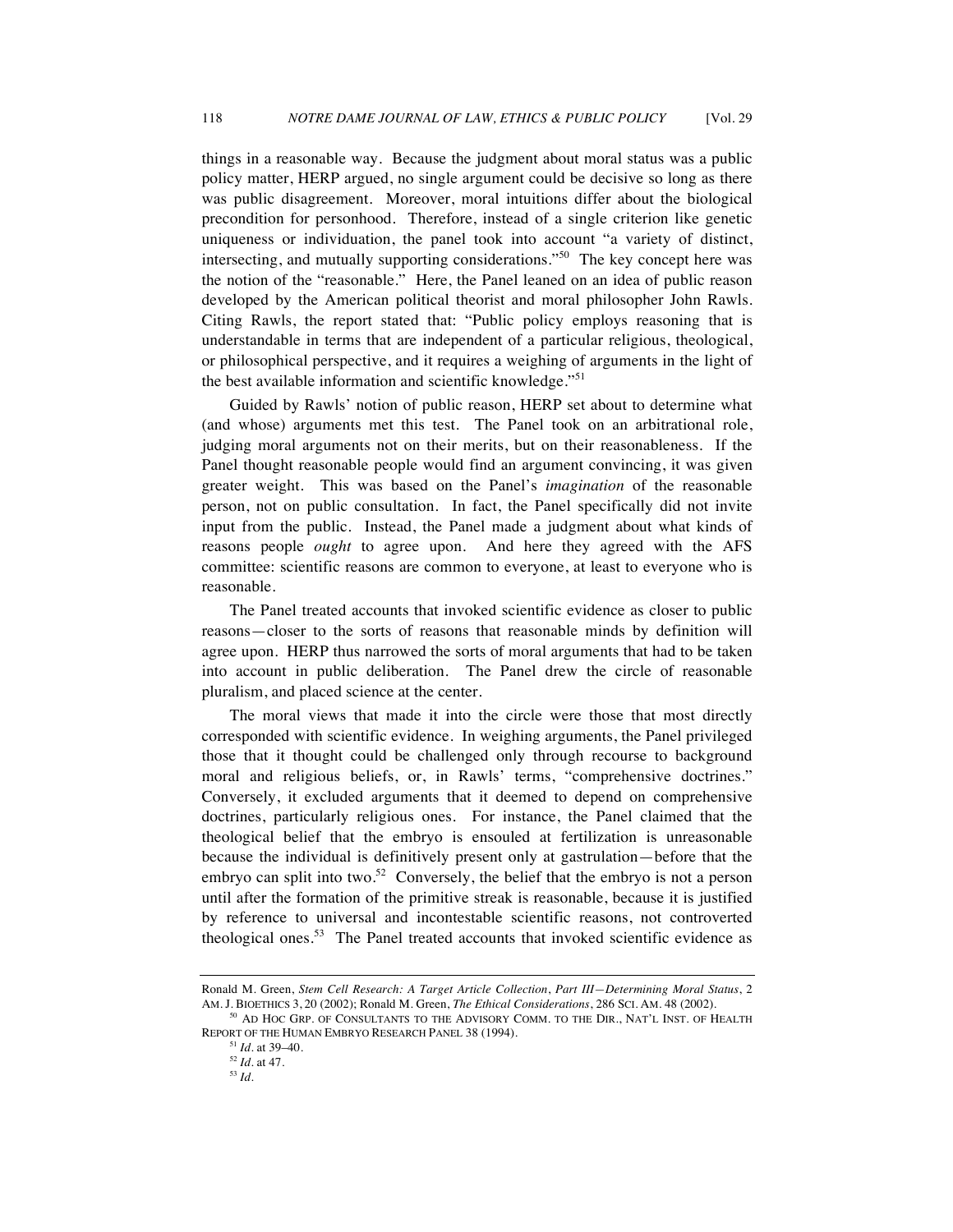closer to public reasons—closer to the sorts of reasons that reasonable minds would find intelligible and compelling. Thus, whereas the AFS committee privileged scientific authority on technocratic grounds, the Panel offered a democratic theory that positioned science as an exemplar of reasonableness, and a measure against which to judge other kinds of reasons.

In this way, the Panel positioned itself as a judge of reasons and arbiter of the community of judgment. It positioned itself as standing in for the public by performing public reason, by balancing those reasons it deemed reasonable until preponderance tipped the scale. By considering only those reasons it deemed to be publicly reasonable, it likewise assumed the role of safeguarding the rational integrity and political legitimacy of judgment.

This idea of public reason also shaped how the Panel engaged the public. It tended to exclude non-expert voices. From early in its deliberations the panel was convinced that the majority of Americans did not understand the issues well enough to hold reasonable positions, so there was no need to solicit public input. It used public ignorance and the idea of public reason to justify its representational role. When critics objected that the Panel membership was personally biased toward permitting embryo research, Panel members agreed, but denied that this undermined the Panel's legitimacy. They argued that the Panel nevertheless represented the public because its job was to reason on behalf of the public, not to embody public disagreement in its various factions. The Panel could stand in for the public by doing the sort of reasoning that the politics in the public square had failed to do. In this sense, the Panel saw itself as closer to an ideally reasonable deliberative community than could *ever* be achieved in the public square. By stepping in as an arbiter of public reasons, the Panel constructed an authoritative space for ethical experts—experts who did not necessarily *know* better than the citizen, but who could reason on the citizen's behalf.

HERP recommended that research on left-over IVF embryos be permitted prior to gastrulation, and that embryos be created specifically for research purposes under certain circumstances. In December of 1994, NIH director Harold Varmus endorsed these recommendations. Shortly thereafter, Congress passed legislation banning federal funding for any research in which a human embryo is harmed or destroyed. An appropriations bill rider known as the Dickey-Wicker Amendment placed embryos in the regulatory category of human subjects, sidestepping the ontological question by employing an existing ethical and legally defined category. But things quickly become ontologically murky once again following two key scientific developments: Dolly the cloned sheep in 1997, and the derivation of human embryonic stem cells in 1998.

V.

The National Bioethics Advisory Commission ("NBAC") was created by the executive order of President Clinton in 1995. After scientists announced that they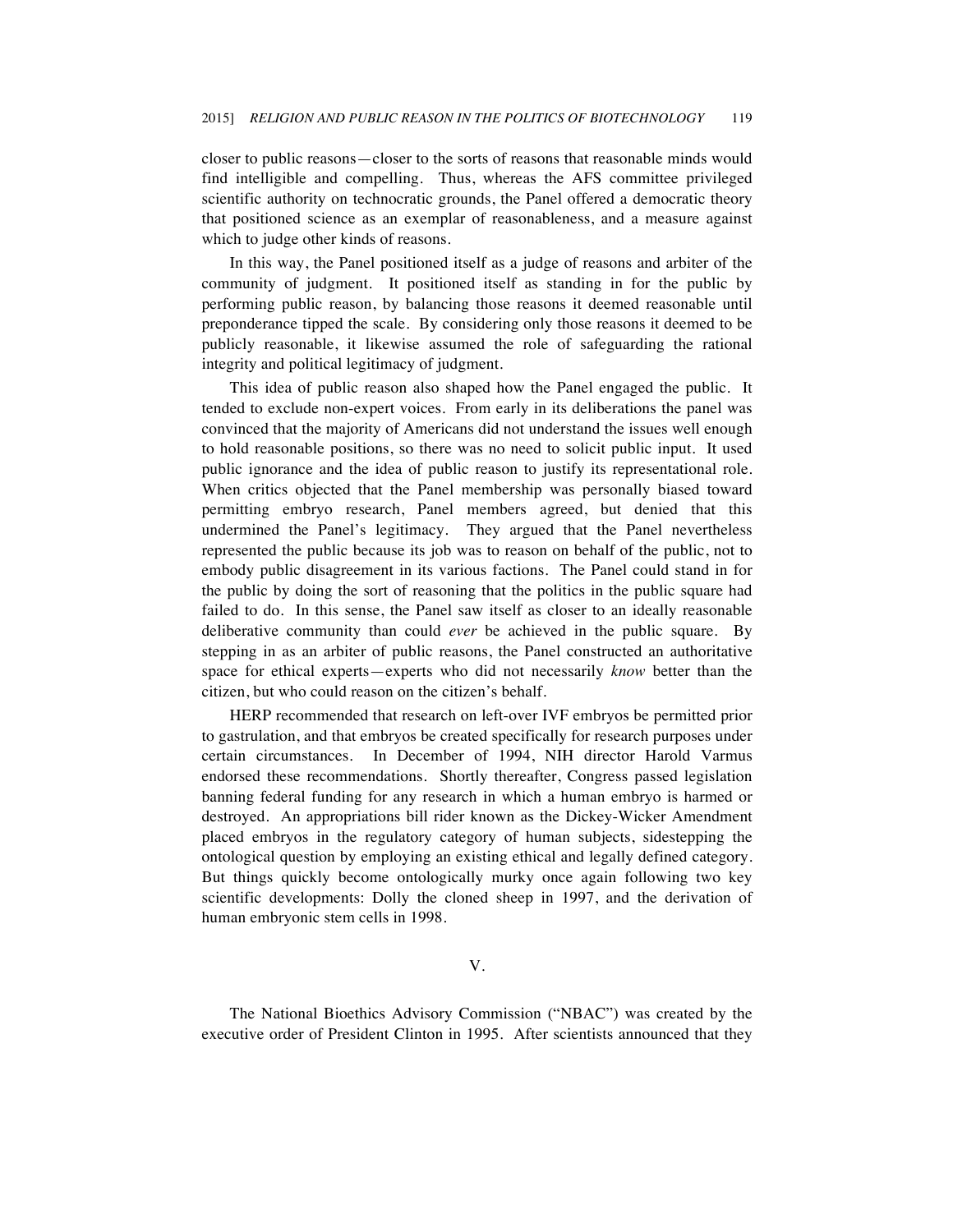had successfully cloned a sheep using an adult somatic cell, Clinton called upon NBAC to assess the ethics of human cloning.<sup>54</sup> He also called upon the Commission to examine issues associated with human embryonic stem cell research after embryonic stem cells were cultured by researchers at the University of Wisconsin in late 1998.<sup>55</sup>

NBAC's approach reflected the procedural and principlist elements of professional bioethics, but as a public body it also acknowledged the plurality of moral approaches represented in the American polity. To accommodate the fact of pluralism, the Commission undertook to translate pluralistic particularities into democratic universals. As Commissioner Charo explained to the House Subcommittee on Health and Environment, NBAC would solicit the "widest possible range of views so that no aspect of public sentiment is left unexplored."56 By mobilizing the full range of American pluralism, the commission promised to represent every citizen while also locating premises held in common beneath pluralistic disagreement. According to Commissioner Tom Murray, public deliberation would benefit from encountering the "strongest representations" of differing positions on cloning.<sup>57</sup> In practice, this meant soliciting religious views. Representatives of a range of religions were brought in to testify and were told to speak in explicitly theological terms.

NBAC differed from HERP not only in what sort of input it sought, but how it understood that input. While HERP had privileged reasons that were grounded in science, NBAC treated all disagreement over embryo research as moral disagreement. NBAC's equalizing move created an important asymmetry. Whereas HERP had subjected all claims to the same test of reasonableness, NBAC treated scientific and moral questions as epistemologically separate, and therefore as belonging to a distinct sphere of authority.

The Commission thus ignored competing ontological representations. This was significant, because recent scientific developments had generated significant controversy over the biological status of its ambiguous, new artifacts. For example, just after scientists reported that they had succeeded in culturing human embryonic stem cells, the *New York Times* reported a bizarre experiment conducted by Advanced Cell Technologies ("ACT"), a small biotechnology company. An ACTsupported researcher had transferred human somatic cell nuclei into bovine oocytes, producing several cleavage stage "embryos" from which cells were derived and cultured.

The company's stated intention in making the experiments public was to test the "public acceptability" of the research. Finding that the results were insufficient

<sup>54</sup> K. H. S. Campbell et al., *Sheep Cloned by Nuclear Transfer from a Cultured Cell Line*, 380 NATURE 64 (1996).

<sup>55</sup> James A. Thomson et al., *Embryonic Stem Cell Lines Derived from Human Blastocysts*, 282 SCIENCE 1145 (1998).

<sup>56</sup> *Cloning: Legal, Medical, Ethical, and Social Issues: Hearing Before H. Subcomm. on Health and the Environment,* 105th Cong. 36 (1998) (statement of R. Alta Charo, Comm'r, Nat'l Bioethics Advisory Comm.). 57 *Biotechnology and the Ethics of Cloning: How Far Should We Go?: Hearing Before the H. Subcomm.* 

*on Tech. of the H. Comm. on Sci.*, 105th Cong. 26 (1997) (statement of Tom Murray, Chairman, Genetics Testing Subcomm. of the Nat'l Bioethics Advisory Comm.).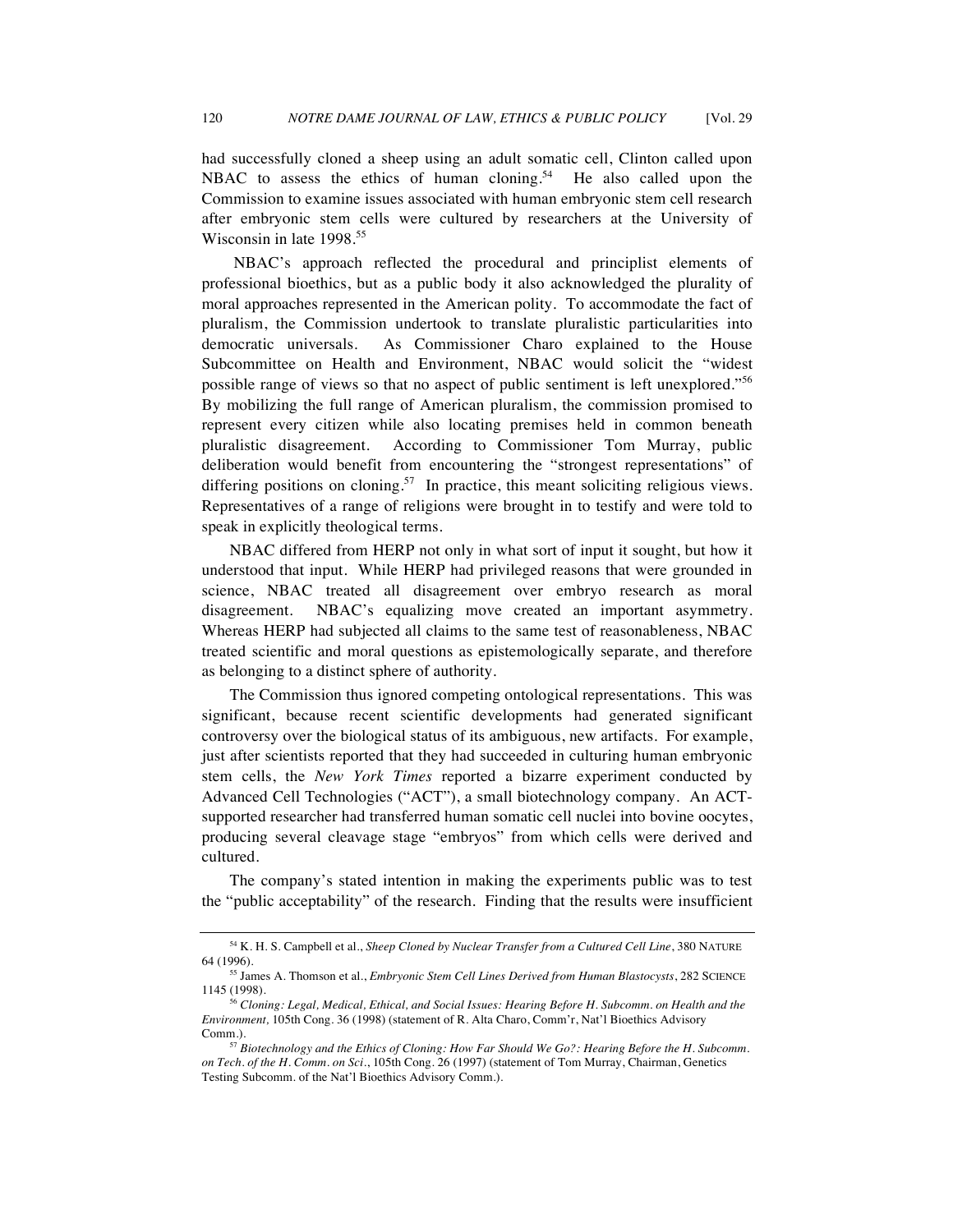to warrant publication in a scientific journal, the company decided that it "was in the public interest to release the preliminary results to promote an informed and reasoned public discussion of the issues."58

The announcement elicited anxiety from numerous quarters. Many observed that this ontologically ambiguous, boundary-crossing entity had complicated processes of ethical sense-making as well. Glenn McGee, a professor of bioethics at the University of Pennsylvania, declared that ACT had created an ontological ambiguity that would not make things any easier for ethicists. "What this whole business shows is that we are in a regulatory nightmare[.] . . . It's going to be impossible to state whether these things are really human, let alone how to protect them."59 Nicholas Wade of the *New York Times* noted, "[a] perplexing feature of the hybrid embryo would be that it would start mostly bovine, then become mostly yet not entirely human."60 A "deeply troubled" President Clinton requested that the National Bioethics Advisory Commission consider the implications of ACT's research and report back within the week.<sup>61</sup>

The ACT experiment challenged the categories that underwrote NBAC's strong distinction between ontological and ethical evaluation. Using the law's familiar mode of analogical reasoning, Commissioner and lawyer R. Alta Charo suggested that "part of the analysis that one would want to develop for the President could focus on what this fused cell is most like that we already know. Is it most like two non-gametic cells that are fused, or is it most like a regular human embryo, or is it most like something else?" Stanford geneticist David Cox supplied an authoritative answer: "It's new, Alta, is what it is." Yet in its response to President Clinton, the Commission expressed uncertainty about the ACT experiment while at once affirming that a clear (scientifically authoritative) classification was an obligatory passage point into ethical analysis. According to NBAC, it was unclear whether the "construct" was an embryo, by which they meant "an organism . . . which has the potential, if transferred to a uterus, to develop in the normal course of events into a living human being."<sup>62</sup> If it was, it raised "complex and controversial" concerns. $63$  If not, the research raised no new ethical issues. $64$ 

By punting on the question of who is responsible for saying what a biological entity *is,* the Commission sidestepped the very problem of ontological politics that had given rise to the problem of "moral status" in the first place. On NBAC's view, ethical analysis could proceed without resolving the status of the entity because legitimate democratic disagreement was, by definition, disagreement over questions

<sup>58</sup> *Biotech Company Says Nuclear Transfer Research Blocked by Policy Confusion*, REUTERS HEALTH MED. NEWS, Nov. 13, 1998, § Media.

<sup>59</sup> Rick Weiss, *A Cloning Claim's Controversies*, WASH. POST, Nov. 13, 1998, at A03, *available at*  http://www.washingtonpost.com/wp-srv/national/science/cloning/keystories/111398.htm.

<sup>60</sup> Nicholas Wade, *Researchers Claim Embryonic Cell Mix Of Human and Cow*, N.Y. TIMES, Nov. 12, 1998, § A.

<sup>61</sup> NAT'L BIOETHICS ADVISORY COMM'N, ETHICAL ISSUES IN HUMAN STEM CELL RESEARCH app. at 88 (1999) (Letter from President William J. Clinton to Dr. Harold T. Shapiro, Chair, National Bioethics Advisory Commission).

<sup>&</sup>lt;sup>62</sup> *Id*. at app. 90–91 (Letter from Dr. T. Harold Shapiro to President William J. Clinton).

<sup>63</sup> *Id.*

*<sup>64</sup> Id*.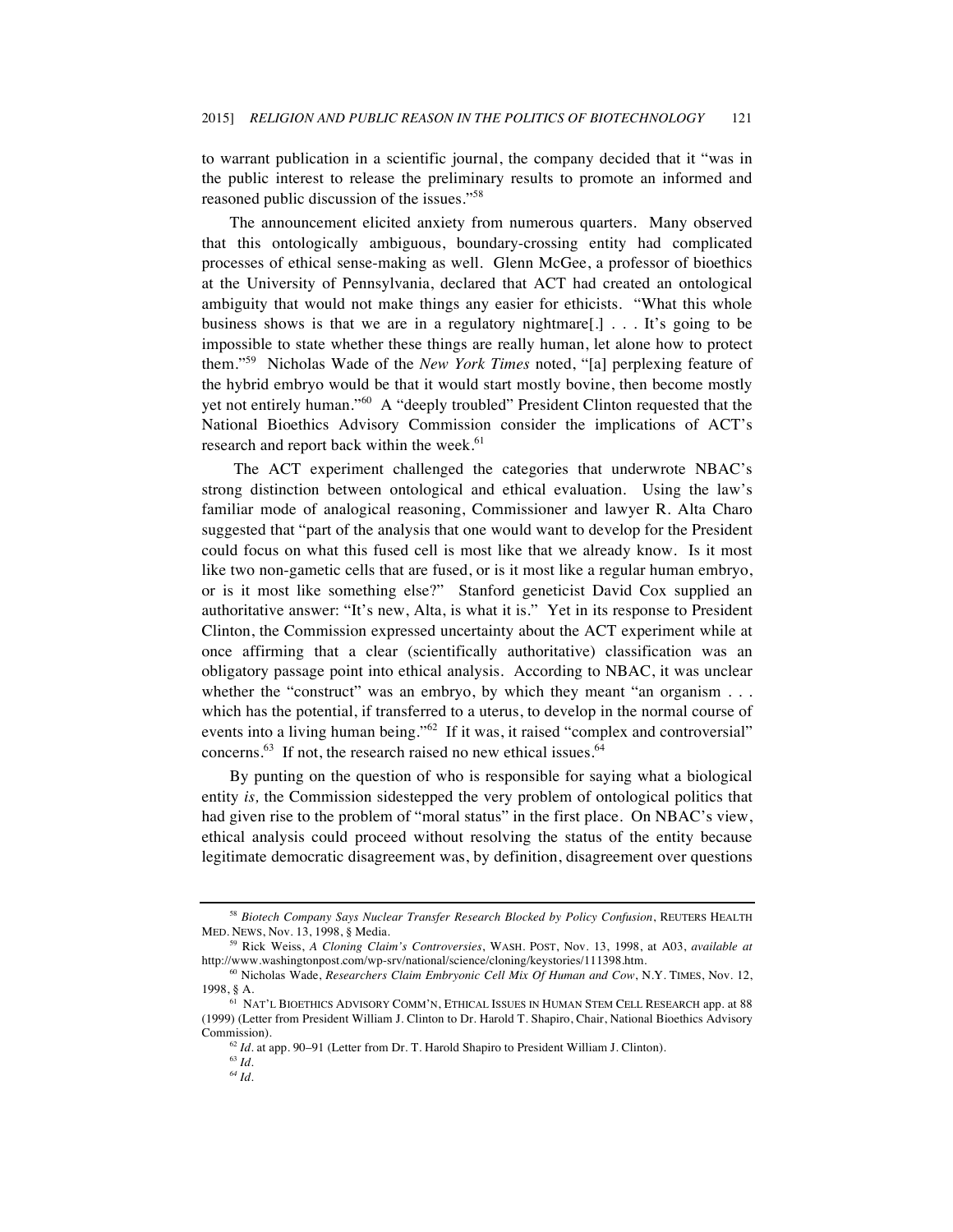of values. Ontological and normative questions were, therefore, subject to two very different institutions: science and democracy respectively. The process of answering fact questions belonged to a different deliberative community employing different criteria of evaluation. Each could proceed independently of the other, with their respective results ultimately linked together in forming policy.

By erecting a strong boundary between science and democracy, the Commission was able to attribute all public disagreement to the fact of reasonable pluralism. Rather than simply exclude (putatively) theologically informed ontological accounts from the mix as the Human Embryo Research Panel had, NBAC took the opposite tack. It treated accounts of what the embryo is as primarily moral (and theological) and secondarily epistemic. Put differently, the Commission judged that if ontological questions were important in ethical debates, it was only because some system of values had attached particular meanings to them. These meanings could be dissociated from the ontological questions, and treated as yet one more moral account in the range of plural perspectives. Controversy over the embryo was a straightforward result of moral heterogeneity within the polity.

By characterizing these ontological debates as covertly moral, NBAC bounded moral deliberation from ontological sense-making and separated problems of knowing accurately and reasoning well. As one commissioner put it, "let's stop staring at the embryo and looking for the source of its meaning," and instead look "at its context in our lives, including how and why it was brought into creation."65 Representing the embryo meant uncovering the pluralistic moral representations of the embryo, and exposing whatever common principles lay beneath them. The disagreements that the AFS committee expected to resolve through technocratic clarification of ontological confusion, NBAC treated as moral disagreement by other means. Moral status ceased to be a problem of how to relate to the embryo, and instead became a problem of how to relate one person's moral convictions to the next's.

Thus, the Commission abandoned the search for consensus in an ontological account of what an embryo is, and instead gathered the "input of a group of religious scholars from diverse faith traditions whose views within and across traditions reflected the diversity found within the public as a whole."<sup>66</sup> Indeed, the commission instructed witnesses who were meant to represent religious perspectives to speak in explicitly theological terms. Bioethicist Gilbert Meilander was asked to represent a Protestant perspective, even though his scholarship was disciplinarily closer to bioethics than to Protestant theology. He noted that, although he had been directed to speak in explicitly theological terms, he could have made very similar arguments without drawing on Protestant theology in any way. Lisa Cahill was asked to present a Catholic perspective. She too assumed a theological idiom, but noted that NBAC's boundary construction enforced an artificial distinction between theological and secular (including scientific)

<sup>65</sup> Steve Holtzman, Remarks at the 31st Meeting of the National Bioethics Advisory Commission 228 (May 11, 1999).

<sup>66</sup> NAT'L BIOETHICS ADVISORY COMM'N, *supra* note 61, at 4.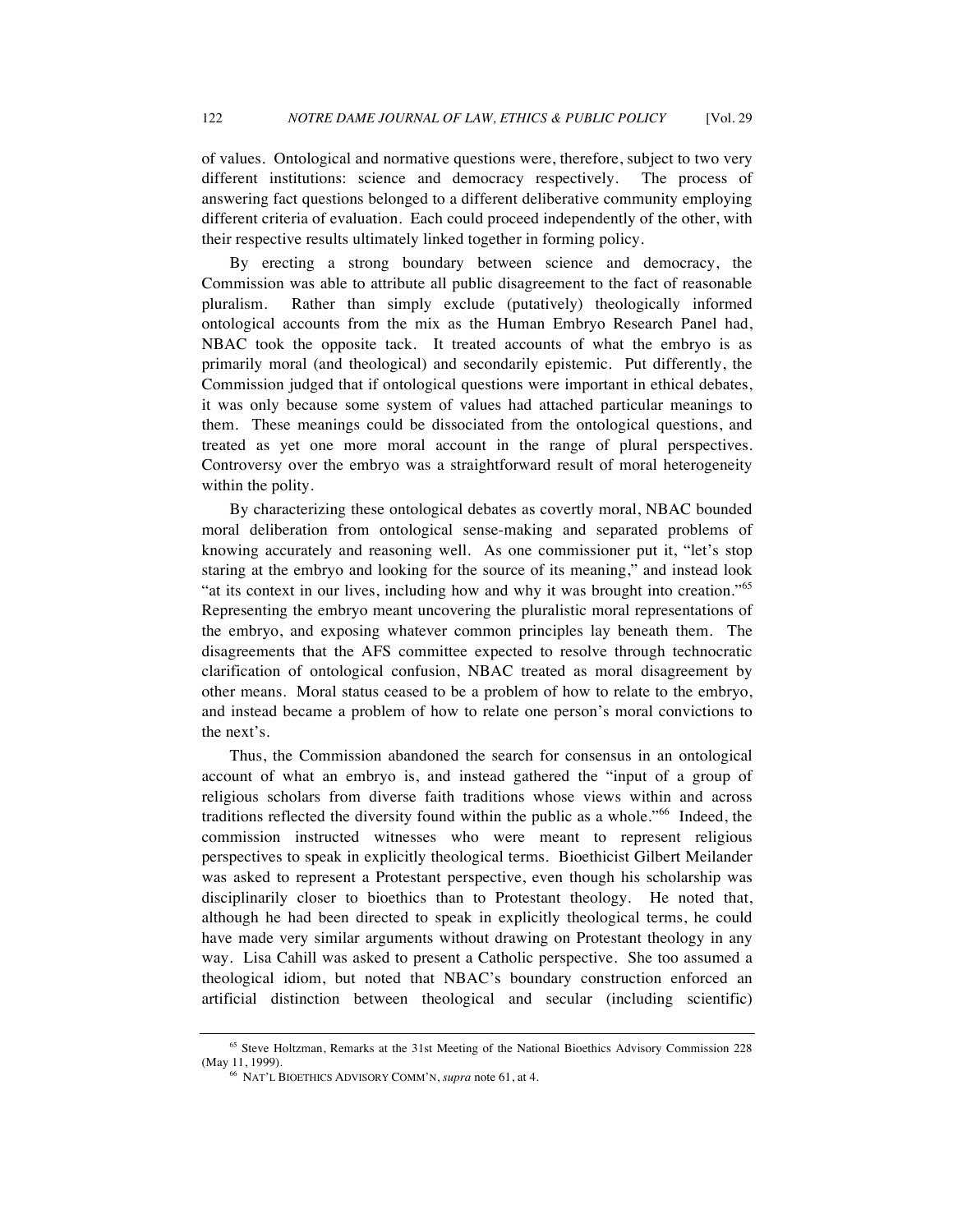reasoning. She noted that many of the Catholic arguments were grounded more in natural law theory than in Catholic dogma.

This strategy appears to be at odds with the ideas of public reasoning and democratic legitimacy that the Commission endorsed. It wrote, "an appropriate approach to public policy in this area is to develop policies that demonstrate respect for all reasonable alternative points of view and that focus, when possible, on the shared fundamental values that these divergent opinions, in their own ways, seek to affirm."67 In seeking religious perspectives, it was soliciting reasons that *diverged* rather than converged on "shared fundamental values." NBAC resolved this contradiction through three related ideas of representation. First, it treated religious accounts as the furthest removed from overlapping consensus in public views. By capturing the diversity of religious views, the full range of moral views held by "the public as a whole" were adequately represented. These views constituted a kind of snapshot of raw (pre-reasonable) pluralism. Views expressed in terms of "comprehensive doctrines" captured the forms of divergent disagreement that had not taken any steps toward translation into public reasons. Second, as noted above, it segregated representations of facts from representations of values by treating ontological disagreements as value-interpretations. Third, it positioned itself as serving a particular kind of representational role by performing public reasoning on the public's behalf. Its aim was to discover an incipient overlapping consensus in the picture of divergent disagreement that it had assembled. It assumed that overlapping consensus was possible, but the public had failed to achieve it on its own because it was not adequately committed to (or capable of) finding the "shared fundamental values that these divergent opinions, in their own ways, seek to affirm." This third representational move depended upon the other two. By soliciting reasons that demonstrably failed the test of being "acknowledged by all as reasons,"<sup>68</sup> on the one hand, and designating ontological questions as being beyond—and irrelevant to—its remit, it marked out the boundaries of appropriately public reasons. The problem of society's relationship to the embryo, and the corollary question of its moral status, gave way to an ontology of public reason. In effect, the *moral* problem of moral status became dissociated from the embryo as an entity in the world.

In soliciting theological perspectives, NBAC made two key assumptions. First, it treated the distinction between fact and value as epistemologically unproblematic. This is remarkable not only in light of the ontologically ambiguous entities discussed above, but also because most of the witnesses grounded their ethical accounts of how the embryo should be treated in accounts of what the embryo *is* and in notions of what biological features they considered relevant to moral judgments. In short, ethical evaluations tended to be grounded in (somewhat divergent) ontological accounts. By drawing a strong boundary between fact and value, the Commission absolved itself of having to deal with the problem of the right relationship between scientific authority and democratic authority. Public moral sense-making then became a procedural matter of reconciling the range of

<sup>67</sup> *Id.* at 51. 68 Cohen, *supra* note 2, at 186.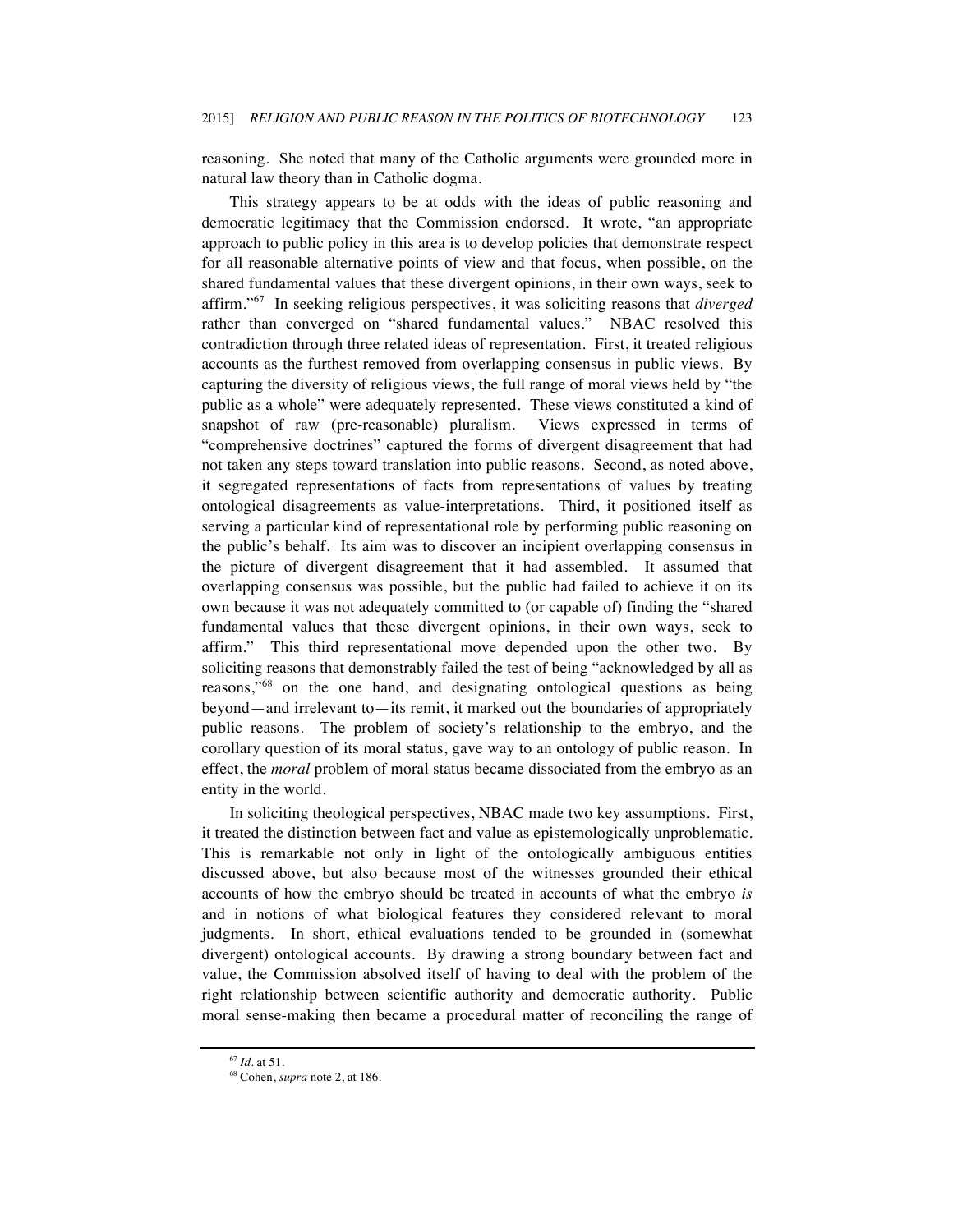views that liberal democracy permitted.

Second, it assumed that, where there is agreement on matters of fact among experts, public disagreements must necessarily be over values, even if couched as disagreements over matters of fact. Therefore, to bring all moral views out into the open, it would be necessary to translate disagreements on matters of fact into a values idiom. As a result, the authority of competing claims would be grounded in nothing beyond the right of individuals to hold their own moral and religious views.

With these assumptions NBAC set out to analyze and mediate moral disagreement. It assumed the role of translating religious (nonpublic) reasons into secular, ethical (public) reasons in order to bring them in line with the rules of public reason. The Commission's Stem Cell Report quoted political theorists Dennis Thompson and Amy Gutmann: "[T]he construction of public policy on morally controversial matters should involve a 'search for significant points of convergence between one's own understandings and those of citizens whose positions, taken in their more comprehensive forms, one must reject."<sup>69</sup> For Gutmann and Thomspon, this is a normative requirement of democratic deliberation and policy formation. Given the fact of reasonable pluralism, a procedural means is required to move from disagreement to democratically legitimate resolution. The ideal means, they argue, is robust deliberation in which imbalances in political power and understanding are neutralized. Therefore, everyone must adhere to certain norms of engagement in the public square. The most important norm is "reciprocity." The principle of reciprocity requires that "[w]hen citizens make moral claims in a deliberative democracy, they appeal to reasons or principles that can be shared by fellow citizens  $\dots$ ."<sup>70</sup> These reasons should be "recognizably" moral in form and mutually acceptable in content."<sup>71</sup> A claim fails the test of reciprocity when "it imposes a requirement on other citizens to adopt one's sectarian way of life as a condition of gaining access to the moral understanding that is essential to judging the validity of one's moral claims." In keeping with Rawls as discussed above, Gutmann and Thompson briefly note that another element of reciprocity is the "plausibility" of fact claims.<sup>72</sup>

The Commission sought as "wide a set of views as possible," and discerned the "points of convergence" between these views. It translated reasons that were closed to general moral understanding—explicitly theological reasons, for example—into reasons that "could be shared by fellow citizens." The role of the public bioethics body, as NBAC saw it, was to translate nonpublic (i.e., religious) reasons into a secular, ideologically neutral, normative idiom that could, as far as possible, unify the moral pluralism of the American public. NBAC, like HERP before it, drew a Rawlsian distinction between public and nonpublic reasons. The Commission maintained that for public policy to be legitimate, it had to be grounded in "the shared fundamental values that . . . [all reasonable alternative points of view] in

<sup>69</sup> NAT'L BIOETHICS ADVISORY COMM'N, *supra* note 61, at 51 (citation omitted).

<sup>70</sup> GUTMANN & THOMPSON, *supra* note 11, at 55.

<sup>71</sup> *Id.* at 57.

<sup>72</sup> *Id.* at 56.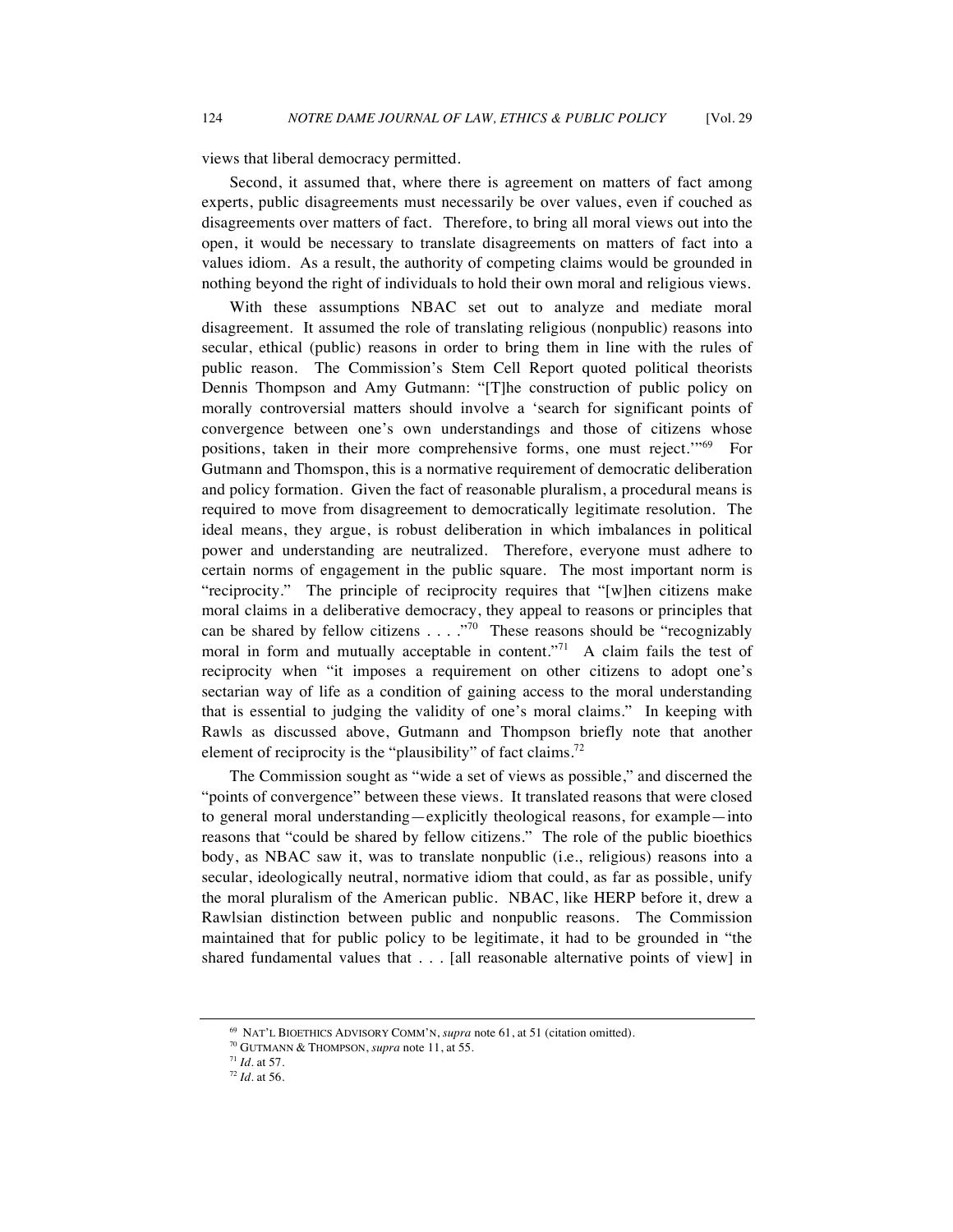their own ways, seek to affirm."<sup>73</sup> "Reasonable" here meant simply that a moral position could be translated into a common, secular currency. For NBAC, the appropriate limits of pluralistic representation corresponded with the limits to translation: public policy should incorporate only those positions that can be translated into generic, common principles.

In discussion, Commissioners tended to distinguish between the "religious" and the "ethical," which meant nonpublic and public reasons respectively. Certain Commissioners repeatedly commented on the difficulties of translating the former into the latter. Translation became a gate-keeping device; if Commissioners could not come up with what they thought was a reasonable translation of a theological claim, they excluded it. During the cloning deliberations, Tom Murray said,

I was one of the people . . . who repeatedly asked the religiously-oriented thinkers at our last meeting if they could also try to state their concerns in ways that would be accessible to those who did not necessarily share all their faith commitments. I am going to continue to do that because it is one thing to say that we should respect your belief just because you hold this belief deeply, and I think we should respect those beliefs, but it is difficult to know exactly what to do with that when one comes to making public policy. 74

For NBAC, translation from religious to secular reasons was not a matter of merely scratching out references to God and seeing whether the resulting sentence was still coherent. It was a means for transforming half-formed moral declarations into rationally coherent arguments that abided by the rules of public reason, including in particular, rational consistency. Sometimes this meant uncovering putatively tacit elements of a moral position—elements that the proponent of that position would not necessarily recognize as his or her own. For instance, the stem cell report leaned on an argument from philosopher Ronald Dworkin about abortion. Dworkin argued that few anti-abortion Americans genuinely believe that the conceptus is a person.<sup>75</sup> Those who accept abortion in cases of rape or incest, for instance, hold moral positions that are inconsistent with a position of fetal personhood.76 Since anyone engaged in public moral deliberation is bound by a commitment to consistency, the only way to resolve this apparent inconsistency is to recognize that the anti-abortionist is in reality open to balancing harm to the fetus against other harms or goods.<sup>77</sup> NBAC treated this discovery of openness to balancing as a "shared view" of proponents and opponents of embryo research.<sup>78</sup> On this basis, NBAC concluded that since most defenders of nascent human life were unwittingly open to balancing protection of the embryo against other goods,

<sup>73</sup> NAT'L BIOETHICS ADVISORY COMM'N, *supra* note 61, at 51.

<sup>74</sup> Tom Murray, Commissioner, Remarks at the Meeting of the National Bioethics Advisory Commission 12 (Apr. 13, 1997).

<sup>75</sup> RONALD DWORKIN, LIFE'S DOMINION: AN ARGUMENT ABOUT ABORTION, EUTHANASIA, AND INDIVIDUAL FREEDOM (1st ed. 1993).

 $\frac{76}{77}$  *Id.* at 95–97.<br> $\frac{77}{77}$  *Id.* at 97.

<sup>&</sup>lt;sup>78</sup> NAT'L BIOETHICS ADVISORY COMM'N, *supra* note 61, at 51.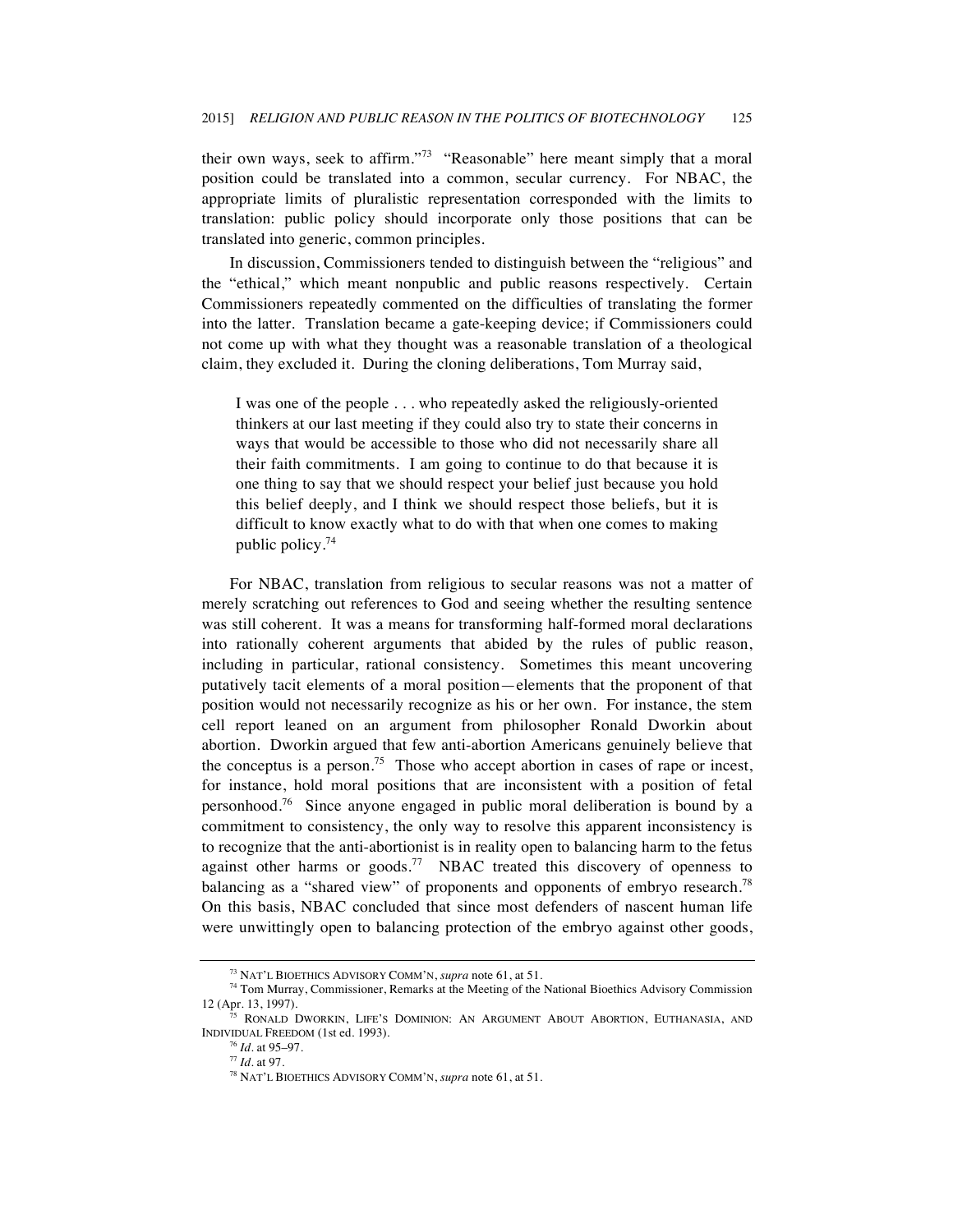destruction of embryos is permissible to secure compelling therapeutic benefits. The Committee described this conclusion as a "reasonable statement of the kind of agreement that could be possible."79

Thus under NBAC, the public ethics body became an organ of democratic deliberation grafted onto the body of existing American institutions to rectify a new kind of failure in the public square: the failure to reason properly about a morally complex technical domain. By assuming this role as guardian of public reasoning and applying its rational acuity to problems of pluralistic disagreement, NBAC would nurture moral arguments beyond the limits of the citizen's own philosophical faculties and produce ideally democratic deliberation without relying on the polity itself to do the deliberating. Yet equally noteworthy is the kind of reasoning that NBAC imagined to be ideal. NBAC in effect made itself a moral calculating machine. It defined the rules of the game by operationalizing the norms of public reason. Democracy would be achieved through a kind of philosophicalbureaucratic commensuration of (pre-reasonable) values claims by subjecting them to tests of internal consistency and translatability into a common, secular idiom. Its approach was predicated on the notion that facts and values are self-evidently distinct, and are subject to completely separate regimes of justification. The consequence was that the ontological—and moral—ambiguity of the material world was removed from the calculative picture. The subject of moral deliberation ceased to be the instrumental use of the human embryo, and became the mechanical extraction of legitimately democratic moral principles from the public's (nonpublic) reasoning. Knowing what was right in the light of public reason was artificially severed from the problem of right knowledge of things in the world. And the authority to declare what a thing *is* such that society's *oughts* could be made to apply to it was thereby delegated to science.

It is worth noting, therefore, that NBAC's calculative process was organized by a balancing test whose parameters were defined by science. In weighing public moral concerns against promised scientific benefits, it deferred to scientific imaginations of plausible technological futures. It asymmetrically subjected public concerns to critical scrutiny without similarly questioning scientific imaginations of the future and the visions of the good with which they are inflected. Indeed, on NBAC's dogmatic demarcation between matters of fact and matters of value, it is not clear how such symmetrical scrutiny could be undertaken. But given the profoundly powerful role that science plays in public moral sense-making by virtue of its authority to declare what *is* and to predict what shall be, this very fact suggests a profound pathology in NBAC's imagination of reason.

## **CONCLUSION**

It is commonplace to mark science and technology's extraordinary powers over life with the epithet of revolution. "Biological revolution" evokes rupture and transformation, a discontinuity between life as we know it and our lives to come.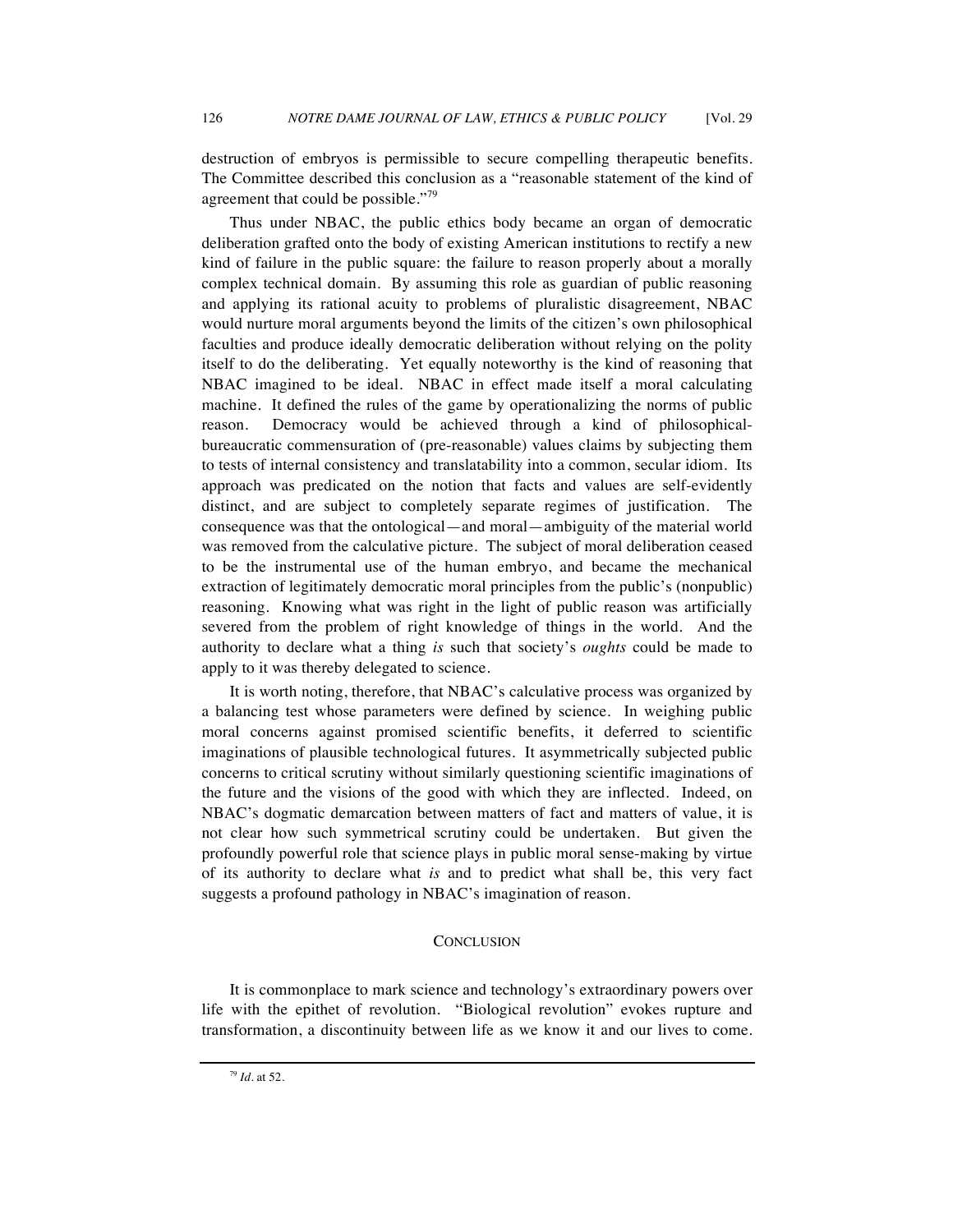Yet revolution is a political concept. This Article has argued that the biological revolution is wrought as much in the laboratories of democracy as in the experimental spaces of technoscience. New biotechnologies have disturbed fundamental but delicate formations in the landscape of collective life; rendering urgent the question of by what criteria we will determine inclusion in the moral community. As this Article has demonstrated, those criteria are at once ontological and political: our ethical postures toward the human at the boundaries of life are refracted through the circle of politics and in the imaginations of reason that inscribe it.

I have followed the "idea of public reason" as a construct in democratic theory into arenas of political practice where fundamental dimensions of human life biological and political—are at stake. I have argued that the idea of public reason, deployed in these contexts, was used to discipline public discourse according to criteria that were not democratically derived. Drawing upon the authority of science as a source of incontestable reasons, public bioethics bodies narrowed the forms of disagreement and the range of reasons that they would recognize as appropriately public, relegating to the domains of nonpublic reasons moral imaginations that would not easily conform to declared distinctions between fact and value, secular and religious. I have argued that these bodies positioned themselves as legitimately standing in for the public by claiming to represent public reason, disciplining democracy and silencing public voices in the name of the selfsame democratic public.

These bodies represent only a few modest experiments in democracy's wide laboratory. But they are sites where we can see modernity's powerful imaginaries touch down and develop in novel forms and directions. They are moments where the vernacular of public reason is refined and altered, and where the basic normative vocabularies that regulate the democratic imagination take on altered meanings. I have argued that the boundaries between the secular and the religious, and between the ontological and the normative—boundaries that the idea of public reason takes as given in advance—were refined and reconstructed in these moments.

These were moments of secularization, but as such were expressions of agency and imagination, not of some logic of historical progress that inhabits our institutions. Secularization, like its cousin concept scientific progress, is too readily naturalized to an imaginary of modernity's inevitable forward march. Yet when we look closely at the practices of the institutions that are ostensibly shaped by these overarching logics, we see that these logics are, in fact, enacted in the practices of these very institutions. Understanding how they are enacted, and in deference to what under-scrutinized imaginations, therefore becomes an urgent task. One critical element of this task is to attend to the remarkable absence of science in contemporary theories of politics.

The institution of science is perhaps the defining achievement of secular modernity. If we refuse to take modernity's defining categories as natural and given in advance, we must look also to the forms of power that reside with this institution. To this end, we must attend to the constructions of reason that define